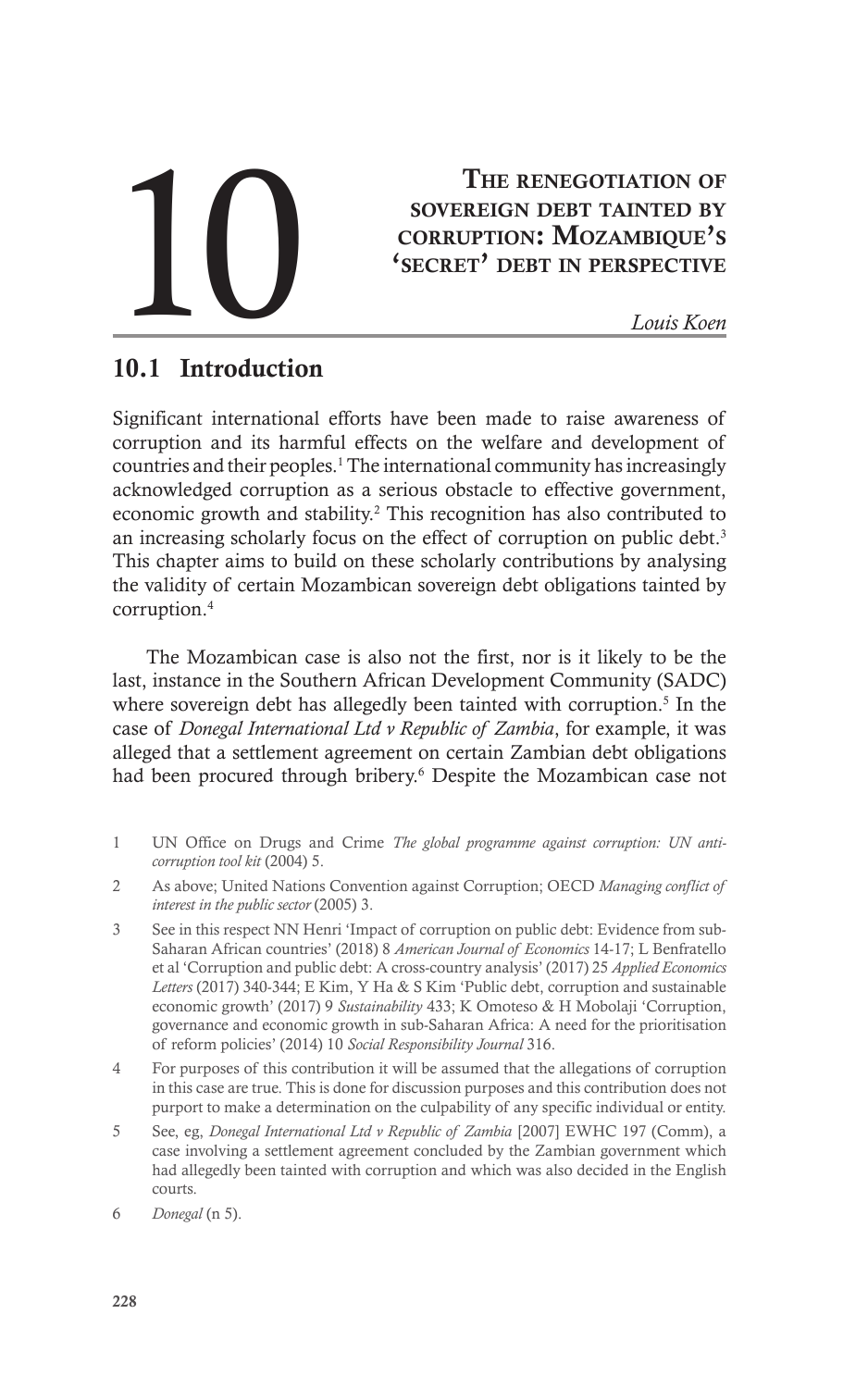being the first case in the SADC where debt has allegedly been tainted with corruption, it is one of the most prominent cases for the sheer scale of the corruption involved. The case also offers the clearest guidelines to date on how rating agencies will treat non-payment on sovereign debt allegedly tainted with corruption.7 SADC countries, therefore, could draw important lessons from the Mozambican case on dealing with sovereign debt that may be tainted with corruption.

In pursuit of these aims this chapter will, first, provide a brief background on how the Mozambican debt was incurred before, second, proceeding to consider the legality of the debt under Mozambican law. Third, the validity of the debt is analysed in terms of English law.<sup>8</sup> This contribution will lastly analyse the enforceability of the debt through investor-state arbitration.

# 10.2 Background to the disputed debt

In 2013 and 2014 the government of Mozambique launched a series of maritime projects to 'furnish Mozambique with the means to assert sovereignty over its Exclusive Economic Zone and exploit the natural resources within it'.<sup>9</sup> Three companies were formed in pursuit of this objective, namely, ProIndicus SA (ProIndicus); Empresa Moçambicana de Atum SA (EMATUM); and Mozambique Asset Management SA  $(MAM)$ .<sup>10</sup> These companies were all owned, directly or indirectly,<sup>11</sup> by the Mozambican state and incurred almost US \$2 billion in debt guaranteed by the state.12 Only the EMATUM loan was initially disclosed to the

- 7 The term 'non-payment' is used here rather than 'default'. This is a deliberate terminological choice in light thereof that such non-payment will seemingly not be regarded as a default if the state institutes judicial proceedings challenging the validity of the debt. See in this respect Fitch Rating 'Fitch affirms Mozambique at "CCC"' (9 July 2020), https://www.fitchratings.com/research/sovereigns/fitchaffirms-mozambique-at-ccc-09-07-2020#:~:text=We%20expect%20growth%20to%20 rebound,a%200.2%25%20surplus%20in%202019 (accessed 20 January 2021).
- 8 In this contribution any reference to 'English law' should be construed as a reference to the law of England and Wales.
- 9 Kroll 'Independent audit related to loans contracted by ProIndicus SA, EMATUM SA, and Mozambique Asset Management SA' (2017) 12.
- 10 As above.
- 11 In *Republic of Mozambique v Credit Suisse International* [2021] EWCA Civ 329 the English Court of Appeal explained all entities as being 'wholly owned by the Republic'. Although some entities were partially owned by other state-owned enterprises and various different organs of state, all entities were ultimately wholly owned by the Mozambican government.
- 12 Kroll (n 9) 12.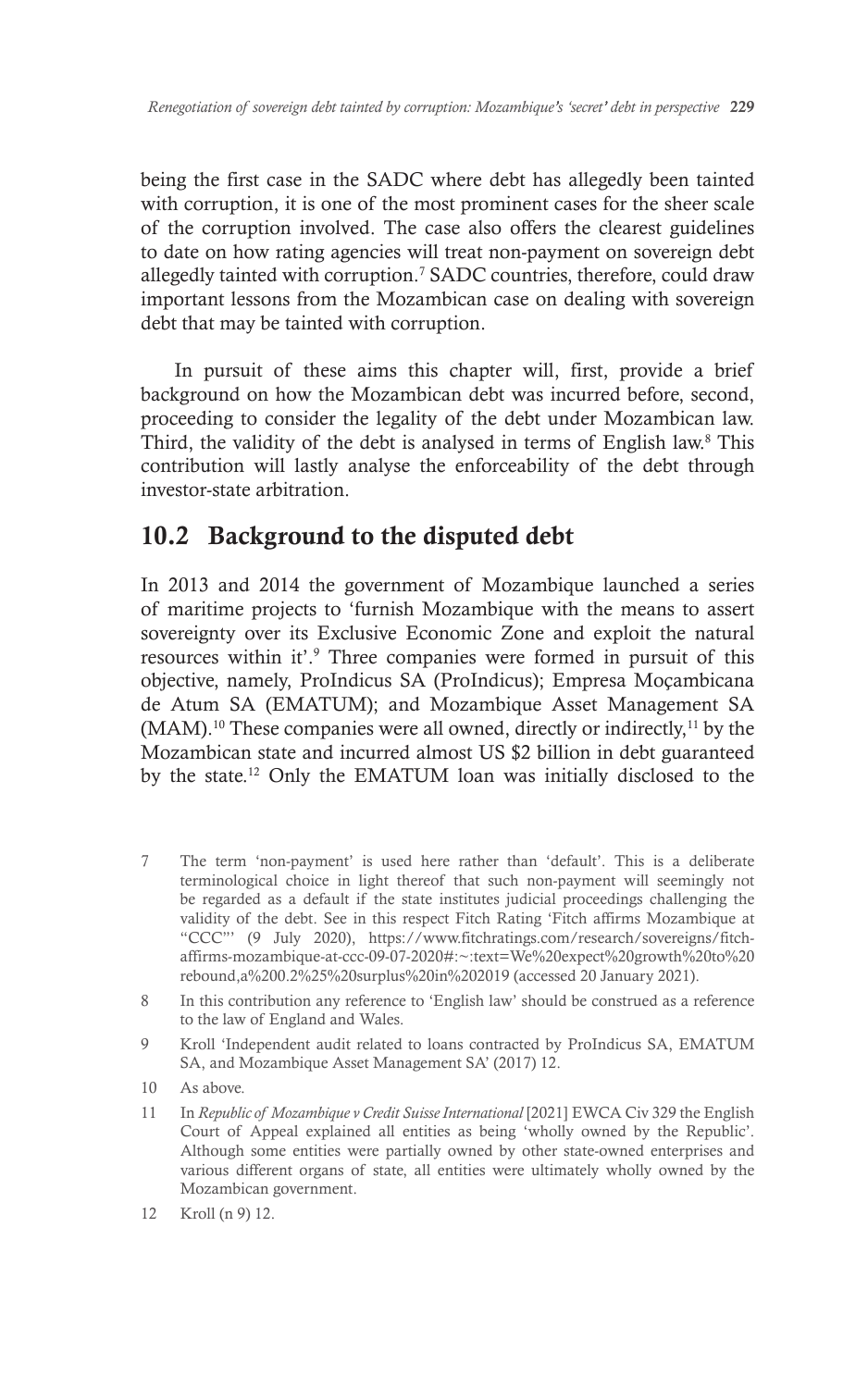public.13 The disclosure of the balance of this debt, in 2016, following revelations by investigative journalists, resulted in an economic crisis as Mozambique defaulted on all of its external commercial debt obligations and the International Monetary Fund (IMF) withdrew all support.<sup>14</sup> In response thereto, foreign governments also ceased providing aid conditional upon IMF support and Mozambique's currency plunged.15 These debt obligations have since been linked to widespread corruption involving high-level Mozambican government officials, including its former Minister of Finance.16

### 10.2.1 The ProIndicus debt

Privinvest Group, an Abu Dhabi-based holding company, had initiated discussions with Mozambican government officials in 2011 ostensibly aimed at establishing a coastal monitoring system through a contract with the company.17 The Mozambican government incorporated ProIndicus to perform these activities on behalf of it. $18$  It is alleged that Privinvest later approached Credit Suisse, intending to secure financing for the project.19 Credit Suisse is said to have made it clear that it would only provide financing at market rates and subject to it being guaranteed by the government of Mozambique.20

- 13 C Reid 'Mozambique: The anatomy of corruption' (26 June 2018), https://www.the africareport.com/607/mozambique-the-anatomy-of-corruption/ (accessed 26 October 2020).
- 14 IMF 'IMF executive board considers Mozambique's misreporting under the policy support instrument and breach of obligation under Article VIII, Section 5' (21 November 2016), https://www.imf.org/en/News/Articles/2016/11/21/ PR16521-IMF-Executive-Board-Considers-Mozambiques-Misreporting-Under-the-Policy-Support-Instrument (accessed 17 April 2021).
- 15 Economist Intelligence Unit 'Undisclosed debts push Mozambique towards crisis' (26 April 2016), http://country.eiu.com/article.aspx?articleid=149416 2133&Country=Mozambique&topic=Economy (accessed 20 October 2020). A group of donor nations and international organisations known as the Group of 14 (G14) collectively agreed to suspend all direct budgetary support to the government of Mozambique. The collective amount that Mozambique was set to receive from this group exceeded US \$280 million. The G14 is composed of Austria, the African Development Bank, the World Bank, Canada, Spain, Finland, France, Ireland, Italy, Portugal, United Kingdom, Sweden, Switzerland and the European Union.

- 17 Indictment, *United States v Boustani & Others* Case CR 18 681 para 31.
- 18 Kroll (n 9) 22.
- 19 *United States v Boustani* (n 17) para 34.
- 20 As above.

<sup>16</sup> Reid (n 13).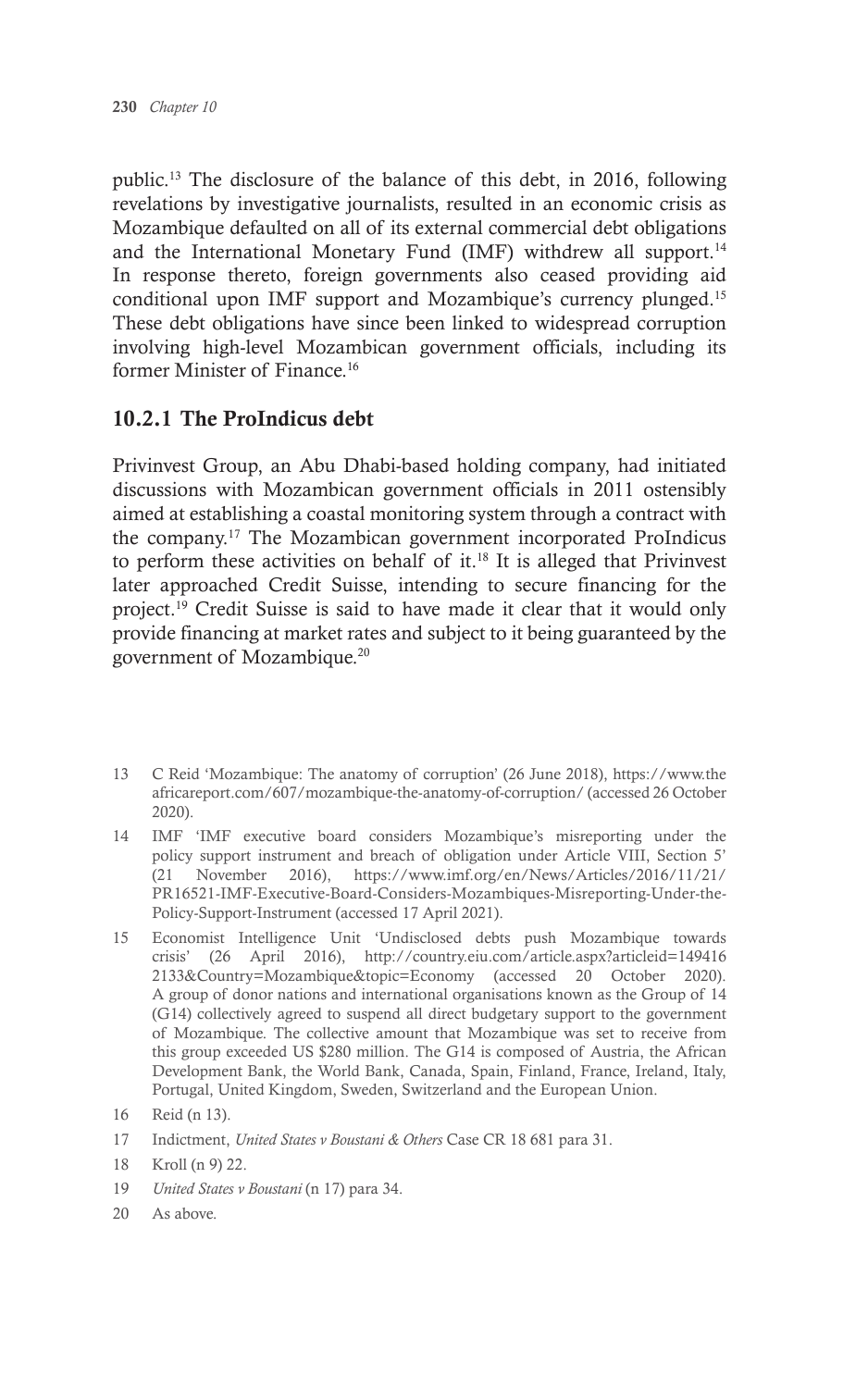ProIndicus and Credit Suisse agreed upon a US \$372 million loan facility on 28 February 2013.<sup>21</sup> The maximum amount available under this credit facility was subsequently increased to US \$900 million of which ProIndicus utilised around US \$622 million to purchase ships from PrivInvest.<sup>22</sup> The initial agreement and the subsequent agreements, increasing the amount available under the credit facility, were all guaranteed by the government of Mozambique acting through the Minister of Finance.<sup>23</sup> It has since transpired that PrivInvest has allegedly paid bribes of up to US \$5 million to the Minister of Finance to secure his signature on the guarantees.<sup>24</sup> The vessels purchased with these funds have also remained largely unused and provide little to no benefits to the Mozambican people.25

### 10.2.2 The EMATUM and EMATUM-related debt

EMATUM was formed to develop a 'home-grown and self-sustaining fishing industry in Mozambique'.<sup>26</sup> To achieve these objectives, EMATUM was to acquire a fleet of vessels from the Privinvest Group.<sup>27</sup> EMATUM concluded a loan agreement with Credit Suisse for an amount not exceeding US \$850 million on 30 August 2013.28 Like the ProIndicus agreement, this agreement was accompanied by a government guarantee signed by the Minister of Finance on Mozambique's behalf.<sup>29</sup>

EMATUM initially drew US \$500 million from the credit facility on 5 September 2013 and later drew a further US \$350 million provided by VTB Capital, a subsidiary of the Russian state-owned bank VTB.30 The

- 21 Kroll (n 9) 22.
- 22 As above.
- 23 As above.
- 24 *United States v Boustani* (n 17) para 38.
- 25 B Ballard 'Mozambique's dramatic economic reversal' (11 July 2018), https://www. worldfinance.com/special-reports/the-mozambique-debt-crisis (accessed 28 October 2020). These ships have remained largely unused because the vessels purchased were not suited for the purpose for which they were acquired.
- 26 F Guilenge 'Three layers of uncertainty in Mozambique: What's happening and why does It matter?' (date unknown), https://www.rosalux.de/en/publication/id/38966/ three-layers-of-uncertainty-in-mozambique (accessed 30 October 2020). EMATUM was co-owned by the state holding company (IGEPE), the state fishing company (Emopesca) and the Mozambican Intelligence Service, SISE (Servico de Informacao e Seguranca do Estado).
- 27 Kroll (n 9) 12.
- 28 Kroll (n 9) 29.
- 29 As above.
- 30 As above.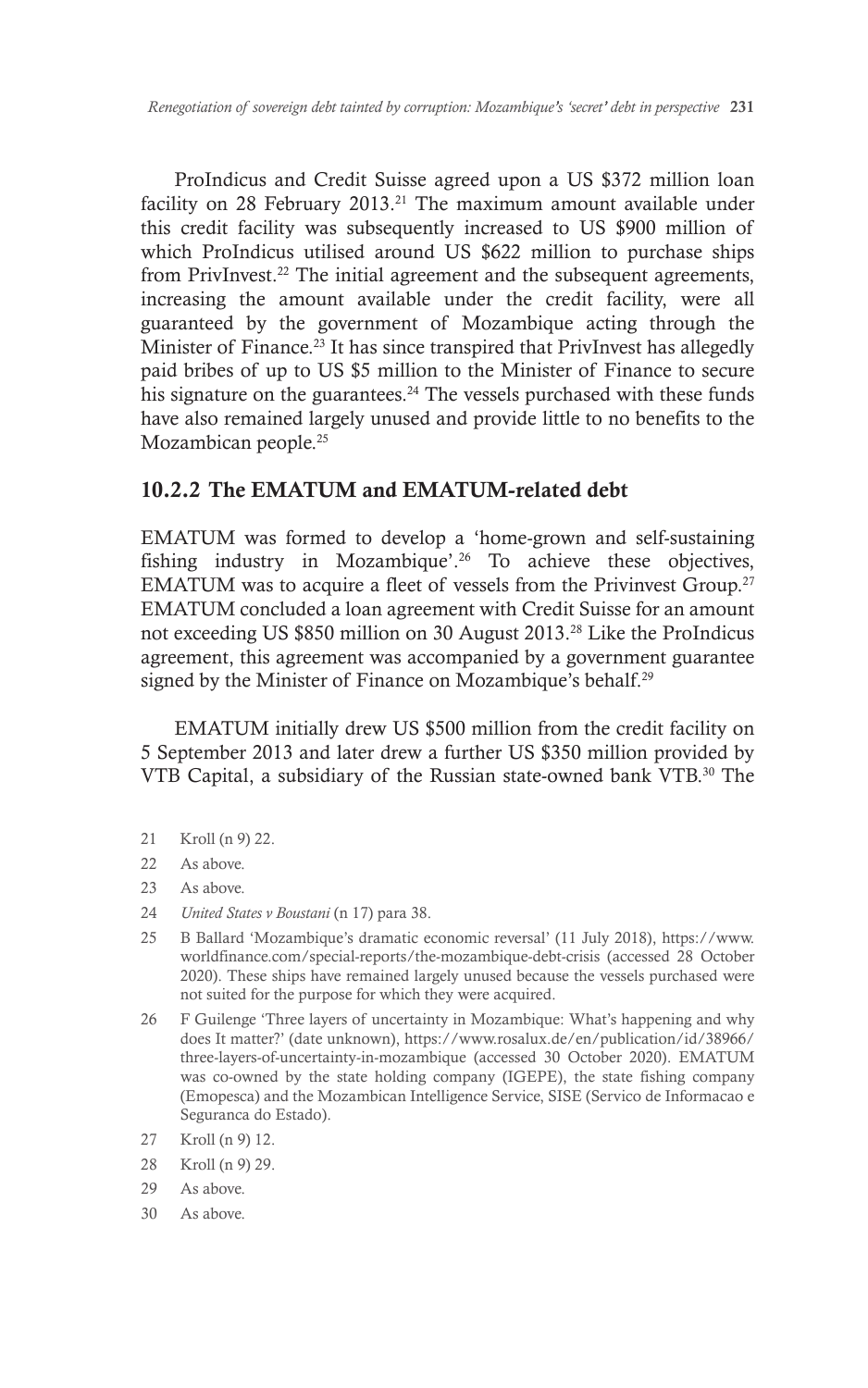existence of the EMATUM debt was disclosed to the IMF in 2014.<sup>31</sup> The government of Mozambique later restructured the EMATUM loan.32 In the restructuring process holders of the EMATUM loan participation notes (LPNs) were to exchange these notes for sovereign Eurobonds issued by the government of Mozambique.<sup>33</sup> Mozambique defaulted on these Eurobonds shortly thereafter as the economic crises resulting from the disclosure of the ProIndicus and MAM debts severely curtailed Mozambique's ability to honour its obligations under the Eurobonds.<sup>34</sup> With more than US \$200 million in direct foreign aid to Mozambique's budget suspended, the country could not afford to make timeous payment on these bonds.35

The Eurobonds were in turn again restructured in 2019.36 In terms of this restructuring arrangement, holders of the previous Eurobond valued at US \$726,5 million were to exchange these for new Eurobonds valued at US \$900 million.37 The higher debt value is said to cover missed principal and interest payments under the previous issue of Eurobonds.<sup>38</sup> These restructured debts will be collectively referred to as the EMATUM-related debt in this chapter.

### 10.2.3 The MAM debt

MAM concluded a loan agreement for US \$540 million with VTB on 20 May 2014.39 This agreement was also accompanied by a guarantee

- 31 IMF 'Mozambique Country Report 18/66' (21 February 2018) 36.
- 32 As above. The restructuring of the loan occurred as EMATUM could not meet its obligations. The Mozambican government then agreed to step in and assist EMATUM. Importantly, unlike the ProIndicus and MAM debt, Mozambique benefited, at least partially, from the EMATUM loan. US \$500 million had been transferred to the Mozambican general budget by EMATUM.
- 33 As above.
- 34 Capital Markets in Africa 'Mozambique to miss coupon payment on Eurobond, ministry says' (date unknown), https://www.capitalmarketsinafrica.com/mozambique-tomiss-coupon-payment-on-eurobond-ministry-says/ (accessed 30 October 2020).
- 35 See para 2 of the contribution with respect to the economic crises resulting from the IMF's suspension of support and the withdrawal of foreign aid.
- 36 IMF 'Republic of Mozambique: Request for disbursement under the rapid credit facility-debt sustainability analysis' (17 April 2020) 3.
- 37 T Roca 'Fitch upgrades Mozambique to CCC after debt restructuring' 7 (November 2019), https://www.spglobal.com/marketintelligence/en/news-insights/trending/ xku6e3ietvexzlqtsj6hkg2 (accessed 20 October 2020).
- 38 As above.
- 39 Kroll (n 9) 38. MAM was almost entirely owned by SISE other than the shares held by EMATUM and ProIndicus, who each held 1%.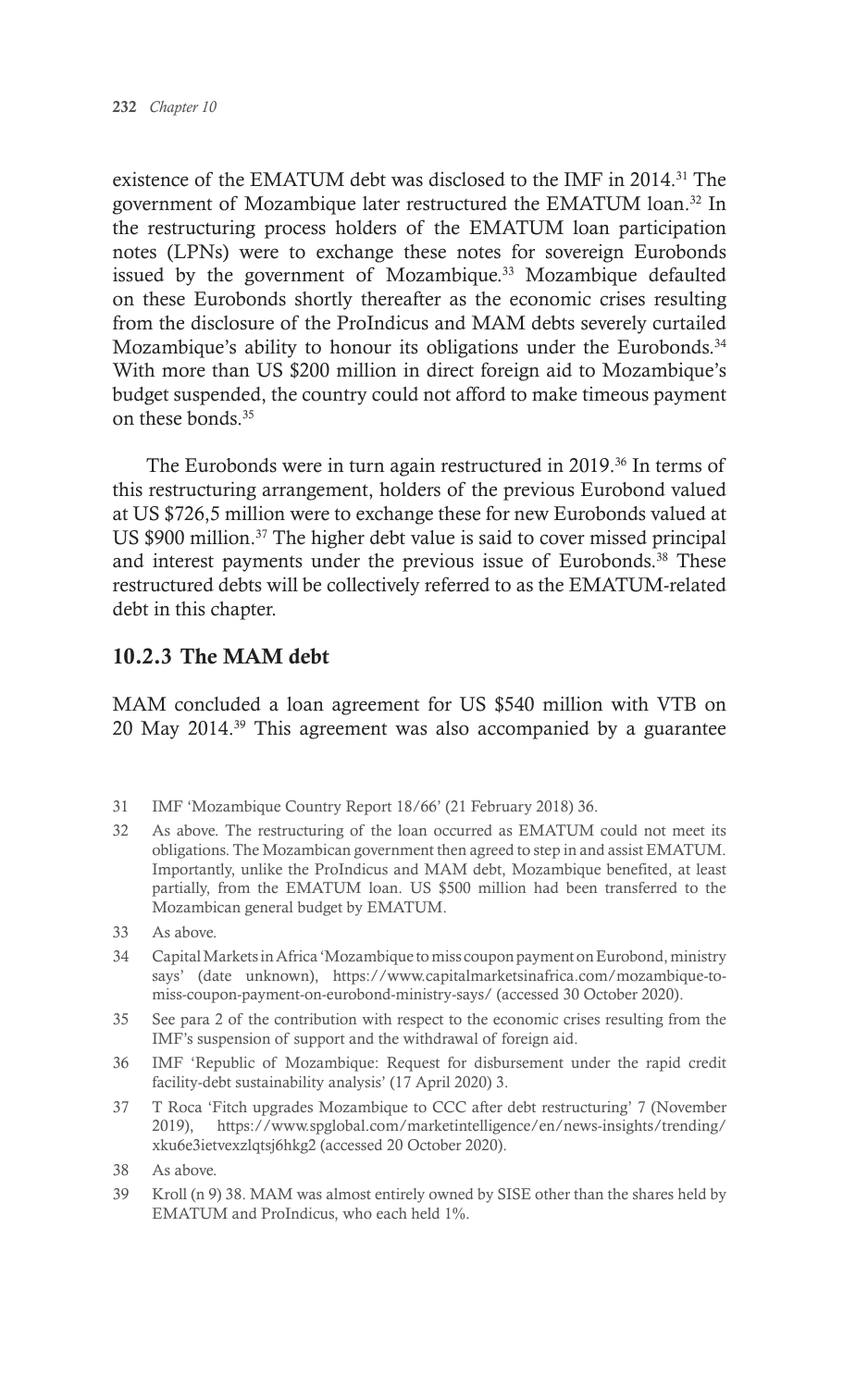provided by the government and signed by the Minister of Finance.40 The MAM debt involved many of the same parties who had arranged the other unlawful debts. However, thus far no evidence has emerged indicating any participation by VTB and/or its employees in the corrupt scheme.<sup>41</sup>

# 10.3 The (in)validity of the guarantees under Mozambican law

The Constitutional Council of the Republic of Mozambique has declared all of the secret debt unlawful in terms of the law of Mozambique.42 In all instances, the value of the guarantees provided exceeded the annual limit on the value of state guarantees authorised.<sup>43</sup> The 2013 and 2014 budget laws provided for a limit to state guarantees of 183,5 million Meticals (approximately US \$5 million) and 15,7835 billion Meticals (approximately US \$375 million) respectively.44 In 2013 each guarantee provided in relation to the various 'secret debts' exceeded the annual limit on its own not even accounting for the combined effect of these guarantees.

The debts were also declared unlawful in light of the market rate of interest attached to these loans.45 In terms of Mozambican law, the state cannot incur a debt obligation unless the interest rate it obtains is at least 35 per cent below the market rate.46 The Court held that although the companies were essentially incorporated as private entities they remained bound by these laws in light of the significant state control and public functions performed by these entities.<sup>47</sup> The illegality of the loans and guarantees is further founded upon article 179(1)(p) of the Mozambican Constitution which provides that parliamentary approval must be obtained for debts with a maturity exceeding one year and that Parliament has the

- 40 As above.
- 41 M Goldmann 'The law and political economy of Mozambique's odious debt' Keynote address delivered at *Centro de Integridade Pública Conference* (Maputo 15 March 2019) 10.
- 42 Constitutional Council of Mozambique Judgment 5/CC/2019 of 3 June 2019; Constitutional Council of Mozambique Judgment 7/CC / 2020 of 8 May. In terms of art 241 of the Constitution of Mozambique the Constitutional Council is the highest judicial authority with respect to constitutional matters. It is afforded with broad authority to 'evaluate and declare the unconstitutionality of laws and the illegality of normative acts of state offices'.
- 43 Judgment 7/CC / 2020 (n 42) 7.
- 44 Judgment 7/CC / 2020 (n 42) 7, in reference to Law 1/2013 of 7 January and Law 1/2014 of 24 January.
- 45 Judgment 7/CC / 2020 (n 42) 7.
- 46 Art 9(2) of Law 1/2013 of 7 January, in reference to art 179(1) of the Constitution of Mozambique, 2004.
- 47 Judgment 7/CC / 2020 (n 42) 7.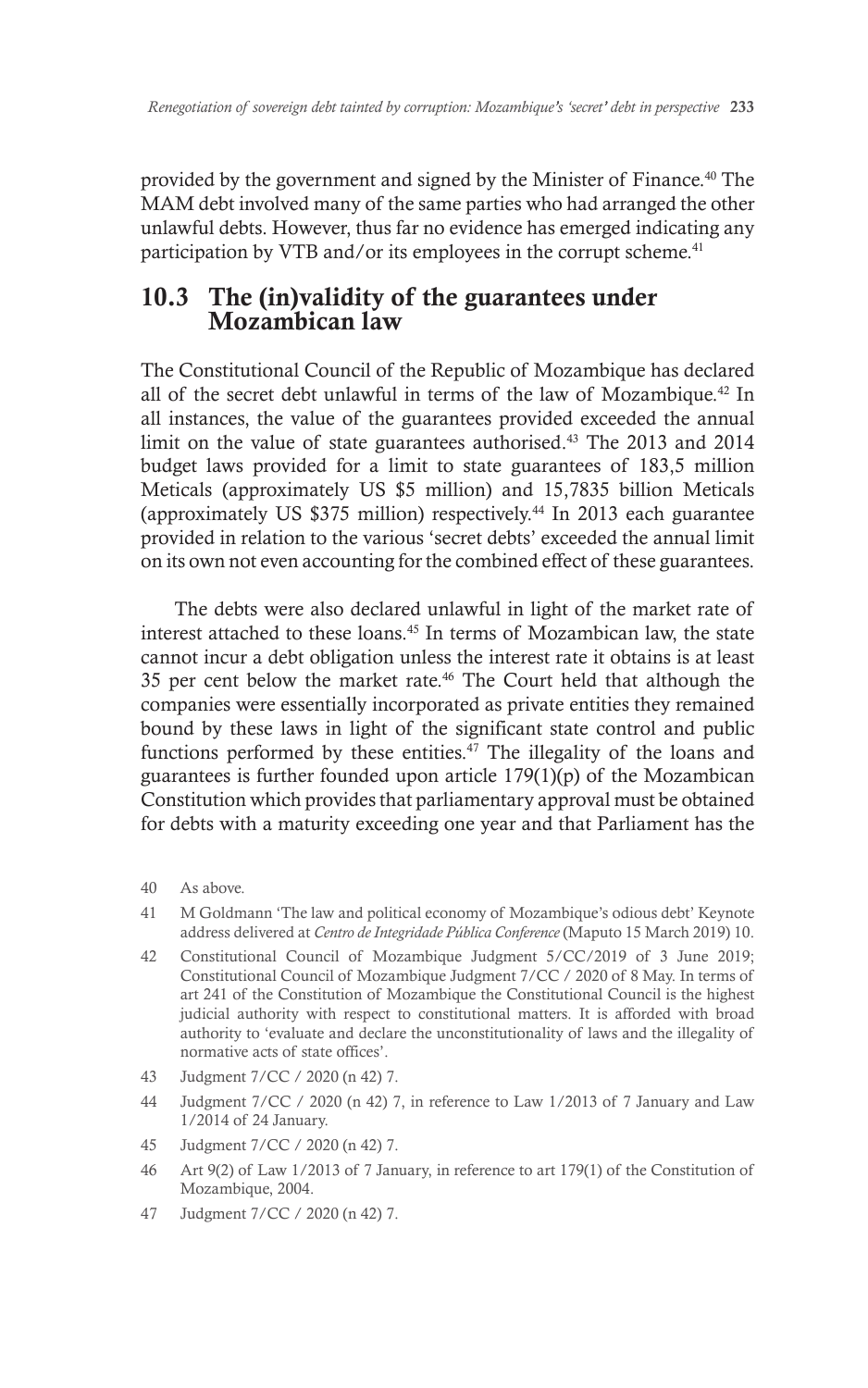exclusive competence to set the upper limit for guarantees that may be given by the state.48

The Constitutional Council also held Assembly Resolution 11/2016 to be void for illegality.49 In this Resolution the assembly purportedly recognised the EMATUM debt in an attempt to cloak an otherwise void act with validity. The Constitutional Council found that the assembly had no power to recognise an invalid and unconstitutional act.<sup>50</sup> It went on to explain that in terms of Mozambican law 'expenditure may only be assumed during the economic year for which it has been budgeted'.<sup>51</sup> It is accordingly beyond dispute that as a matter of Mozambican law the guarantees and the Eurobonds emerging from the first restructuring are invalid.

### 10.4 The validity/invalidity of the debts under the law of England and Wales

The invalidity of the guarantees per Mozambican law would not automatically render them invalid under English law.<sup>52</sup> The debts are ultimately governed by English law and not Mozambican law.53 This part, therefore, will briefly consider the validity of the guarantees in terms of

- 48 Judgment 5/CC/2019 of 3 June 2019 (n 42) 12.
- 49 As above.
- 50 As above.
- 51 Judgment 5/CC/2019 of 3 June 2019 (n 42) 11 in reference to Law 9/2002 of 12 February.
- 52 The principles of international comity have formed part of English law since the 18th century. It permits the English courts to give effect to decisions made by foreign courts. Mozambique may potentially argue that the English courts should, on the basis of comity, follow the decision of the Constitutional Council and hold the debts to be invalid. However, the author could not find any case law where the English courts have ever dismissed a sovereign debt claim, governed by English law, on the basis of comity. As seen in *Ukraine v Law Debentures Trust Corporation PLC* [2018] EWCA Civ 2026 (Ukraine appeal case) the English courts have generally limited deference to accepting that the debt is invalid in terms of the law of the state concerned. Questions such as ostensible or usual authority were still determined with reference to English law. See para 4.1.3 of this contribution in this respect. The extent to which Mozambique could raise this argument, therefore, is uncertain and a full discussion thereof falls outside of the scope of this contribution.
- 53 The Mozambican judgments also only dealt with a lack of actual authority and the breaches of the budget law. These grounds on their own may be insufficient for invalidity in terms of English law. Importantly, the Mozambican courts also did not make any findings regarding the culpability of any of the banks concerned.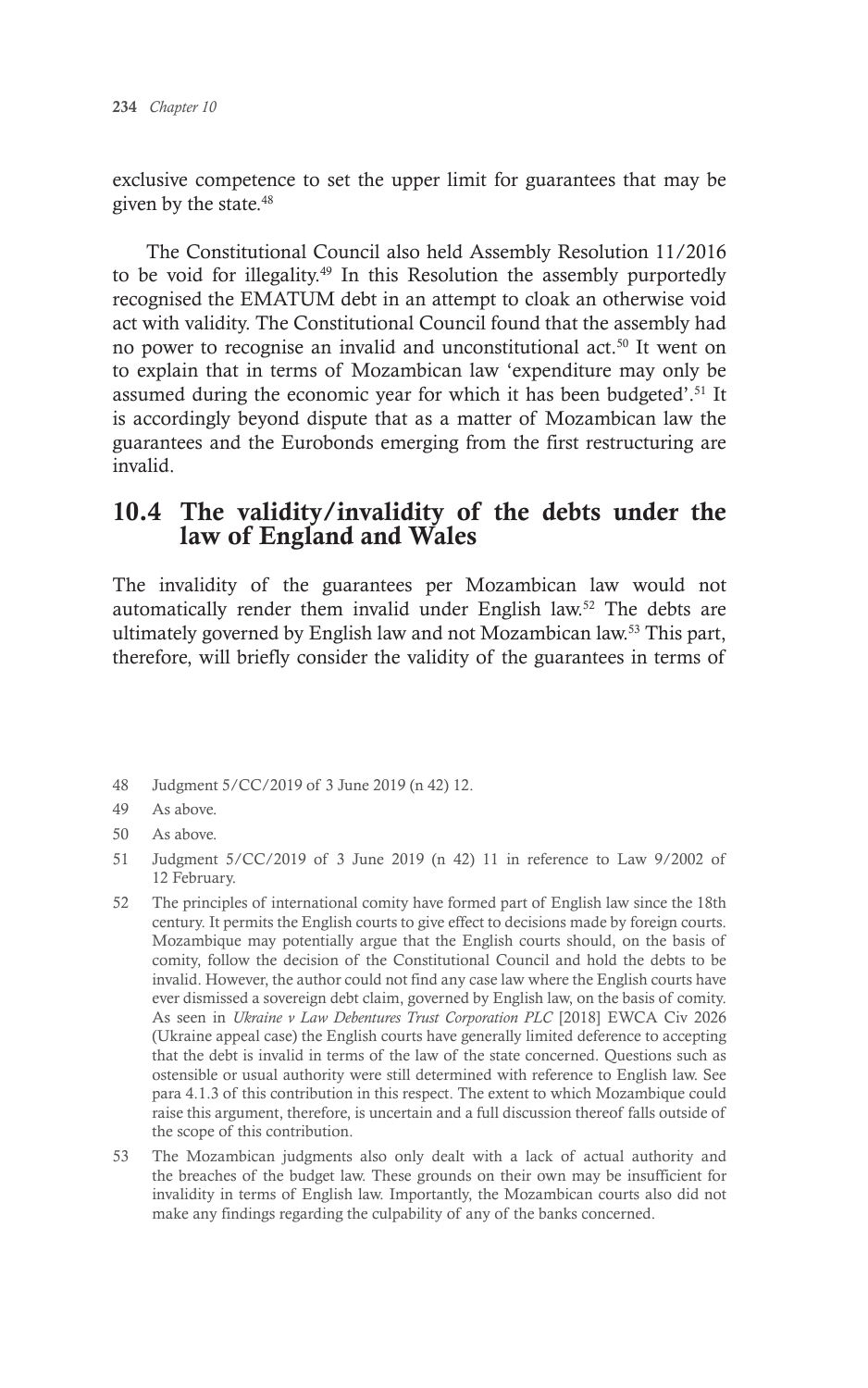English law. In this part, the validity of the EMATUM-related debt is addressed separately from the guarantees.

### 10.4.1 The invalidity of the guarantees

In terms of English law, it is unlawful to bribe a foreign public official.<sup>54</sup> The Bribery Act also provides that a failure by a commercial organisation to prevent bribery is a criminal offence.<sup>55</sup> However, as Goldmann correctly notes, the Bribery Act does not in itself render a contract void in instances where bribery has occurred.<sup>56</sup> He instead argues that the ProIndicus and EMATUM debts are invalid under the common law doctrine of illegality.57 In this contribution, the author largely agrees with the conclusion reached by Goldmann. However, this contribution disagrees with him on the manner in which he arrived at the conclusion.

In this part it is argued that Goldmann is incorrect in suggesting that a claim would be barred by the doctrine of illegality as a result of the guarantees being procured through bribery. This contribution instead considers the distinction in English law between contracts to bribe and contracts procured through bribery.<sup>58</sup> The former has been held to be unenforceable under the illegality doctrine while the latter is not.<sup>59</sup> This contribution also disagrees with Goldmann to the extent that he implies the agreements are void, rather than voidable, by virtue of the bribery.<sup>60</sup> In this part it will instead be argued that the agreements are voidable at the instance of Mozambique as the innocent party.

### *The doctrine of illegality in English law*

It is a well-established principle of English law that a contractual claim can be defeated by illegality.61 This principle, arising from the Roman law principle of *ex turpi causa non oritur actio*, provides that a court will not aid

- 54 UK Bribery Act 2010 sec 6.
- 55 UK Bribery Act 2010 sec 7.
- 56 Goldmann (n 41) 5.
- 57 As above.
- 58 *National Iranian Oil Company v Crescent Petroleum Company International Ltd & Crescent Gas Corporation Ltd* [2016] EWHC 510 (Comm) para 49; *Honeywell International Middle East Ltd v Meydan Group* LLC [2014] EWHC 1344 (TCC) para 184.
- 59 See part 10.4.1of this contribution and the authorities cited there in this respect.
- 60 In his paper Goldmann states that '[t]he loan agreement is therefore void'. Goldmann (n 41) 5.
- 61 *Hall v Woolston Hall Leisure Ltd* [2001] 1 WLR 225 para 28.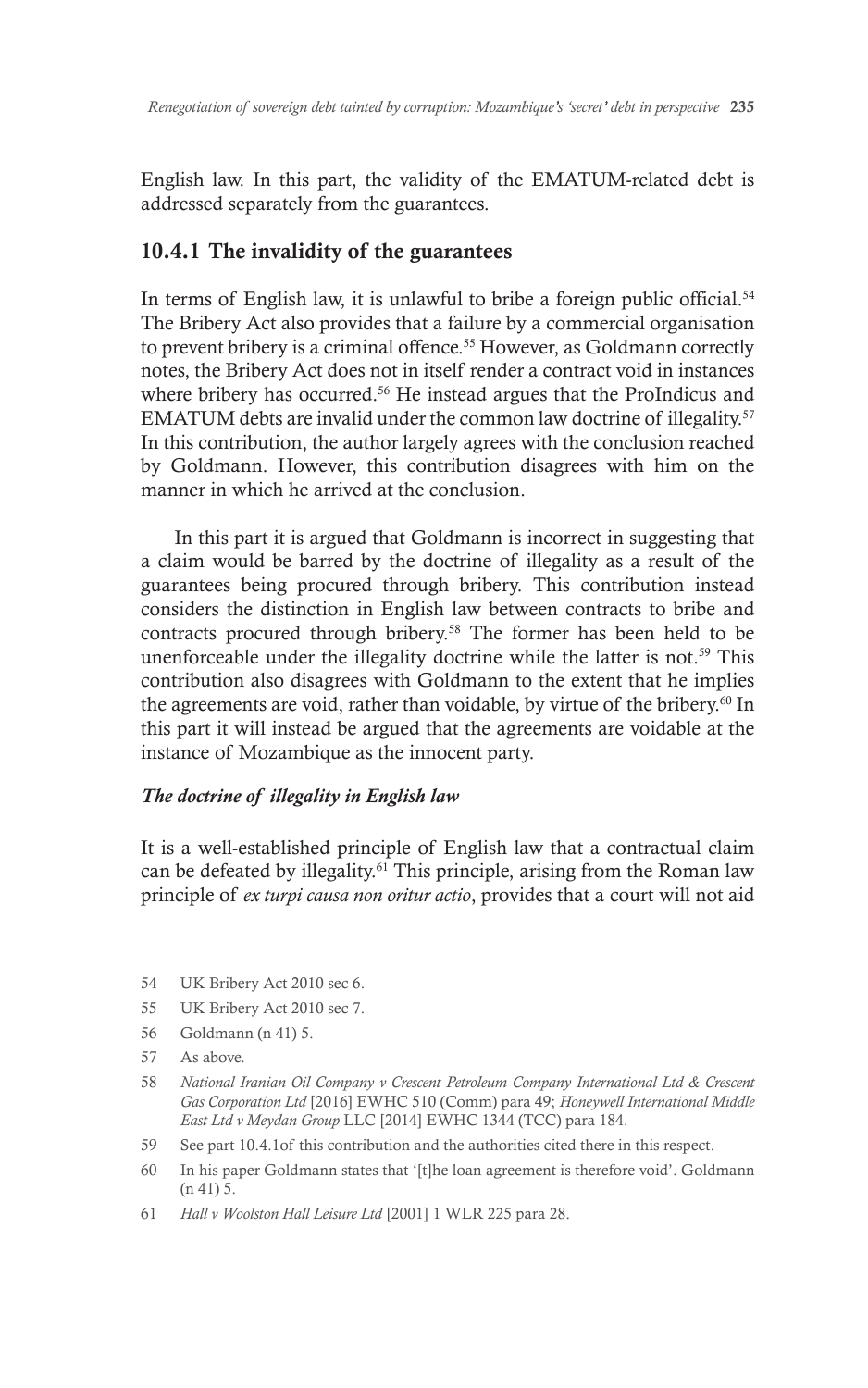a party whose cause of action is founded upon an immoral or illegal act.<sup>62</sup> Despite its relatively simplistic formulation, the operation of illegality in the law of obligations has given rise to much controversy and at times contradictory case law.63 However, the English courts have been quite clear on the difference between contracts procured by bribery and a contract illegal in itself such as an agreement to pay a bribe. $64$ 

Concerning the loan guarantees provided by the Mozambican government in connection with the hidden loans, it can be said that these agreements were likely procured through the bribery of the Minister of Finance.65 However, the Court in *Honeywell International Middle East Ltd v Meydan Group LLC* (*Honeywell* case) held that 'whilst bribery is clearly contrary to English public policy and contracts to bribe are unenforceable, as a matter of English public policy, contracts which have been procured by bribes are not unenforceable'.<sup>66</sup> The effect of this decision is that the enforcement of the ProIndicus and EMATUM guarantees are not prohibited by the *ex turpi causa* rule as Goldmann suggests.67

### *The voidability of a contract procured through bribery*

The mere fact that a claim is not barred by the *ex turpi causa* rule nevertheless does not mean that Mozambique is without recourse. In *Wilson v Hurstanger* the Court held that where there had been bribery involved in the procurement of the contract such agreement would be voidable at the

- 62 *Holman v Johnson* (1775) 1 Cowp. 341, 343; *Hall v Woolston* (n 61) para 28.
- 63 A Burrows 'A new dawn for the law of illegality' in S Green & A Bogg (eds) *Illegality after* Patel v Mirza (2018).
- 64 *Honeywell* case (n 58) para 185.
- 65 *United States v Boustani* (n 17) para 38.
- 66 *Honeywell* case (n 58) para 185. This position was also reaffirmed in *National Iranian Oil Company v Crescent Petroleum Company International Ltd & Crescent Gas Corporation Ltd* [2016] EWHC 510 (Comm) para 49.
- 67 It is not clear on what basis Goldmann proceeds to apply the illegality doctrine directly to the guarantees. Goldmann does not mention any of the cases that treats contracts procured by bribery differently than contracts to bribe. His reliance on *Patel v Mirza* [2016] UKSC 42 might suggest that, in his view, the distinction between illegal contracts themselves and contracts procured through bribery is no longer applicable. The author disagrees to the extent that this is his argument as the effect of Patel is that even contracts illegal in themselves would no longer per se be unenforceable. These contracts would only be unenforceable if they have the potential to bring the legal system into disrepute. *Post-Patel* cases, such as *UBS AG (London Branch) v Kommunale Wasserwerke Leipzig GmbH* [2017] EWCA (Civ) 1567, have also continued to address contracts procured through bribery as voidable rather than unenforceable under the illegality doctrine.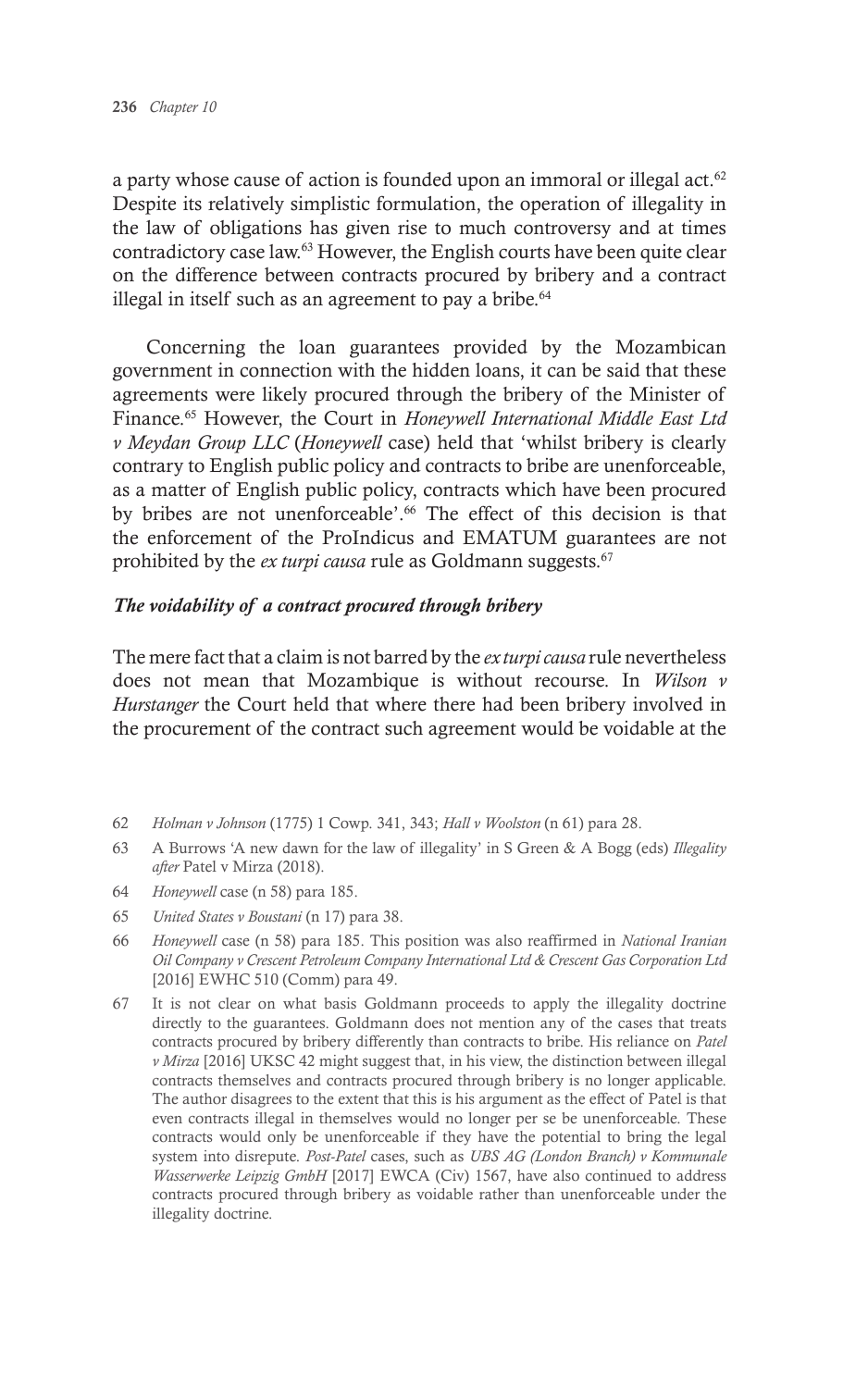instance of the innocent party.68 The Court in the *Honeywell* case agreed with this finding and indicated that bribery allows the innocent party to avoid the contract, at its election, provided counter-restitution can be made.69 The guarantees procured through bribery, therefore, is voidable at the election of Mozambique.70

Article 34 of the UN Convention Against Corruption requires state parties to ensure that no person benefits from contracts, concessions or similar advantages obtained through corrupt means.<sup>71</sup> The UN Office on Drugs and Crime has also noted that it is common practice in many states to provide that agreements procured through bribery are voidable.<sup>72</sup> There are certain instances where holding such contracts as void, rather than voidable, may benefit the corrupt party.73 It is for this reason that English law provides the innocent party with a right of election to seek rescission or to continue with the contract.<sup>74</sup> Therefore, it is submitted that this approach is not in conflict with the UN Convention Against Corruption.

In his analysis Goldmann also suggests that Mozambique would not need to make counter-restitution in light of the doctrine of illegality.75 In reaching this conclusion he relies on the limited discretion conferred upon English courts to deny a claim based on unjustified enrichment where the enforcement of the claim would be contrary to the public interest or harmful to the integrity of the legal system having regard to a range of factors.76 The author agrees with Goldmann that an English court is likely

- 68 *Wilson & Another v Hurstanger Ltd* [2007] EWCA Civ 299 para 39.
- 69 *Honeywell* case (n 58) para 184.
- 70 This contribution does not address the extent to which the banks were aware of the corruption. In English law it is not necessary to prove that the bank itself authorised the bribe, or even knew about it, for the contract to be voidable. Participation by some of the bank's employees in the corrupt scheme will generally suffice. See *UBS AGv Kommunale Wasserwerke* (n 67). It is known that certain CreditSuisse employees had pleaded guilty to bribery in this case (B Pierson 'Second ex-Credit Suisse banker pleads guilty in Mozambique loan scheme' (20 July 2019), https://www.reuters.com/article/ us-mozambique-credit-suisse-gp-charges-idUKKCN1UE2OJ (accessed 20 October 2020).
- 71 UN Office on Drugs and Crime *State of implementation of the United Nations Convention against Corruption* (2017) 157.
- 72 As above.
- 73 UN Office on Drugs and Crime (n 71) 158. This would, eg, arise in instances where the innocent party has performed but the briber has yet to deliver its counter performance. In such instances the innocent party may elect to continue with the contract in addition to claiming damages.
- 74 *Honeywell* case (n 58) para 185.
- 75 Goldmann (n 41) 5.
- 76 Goldmann (n 41) 6; *Patel v Mirza* [2016] UKSC 42 para 120.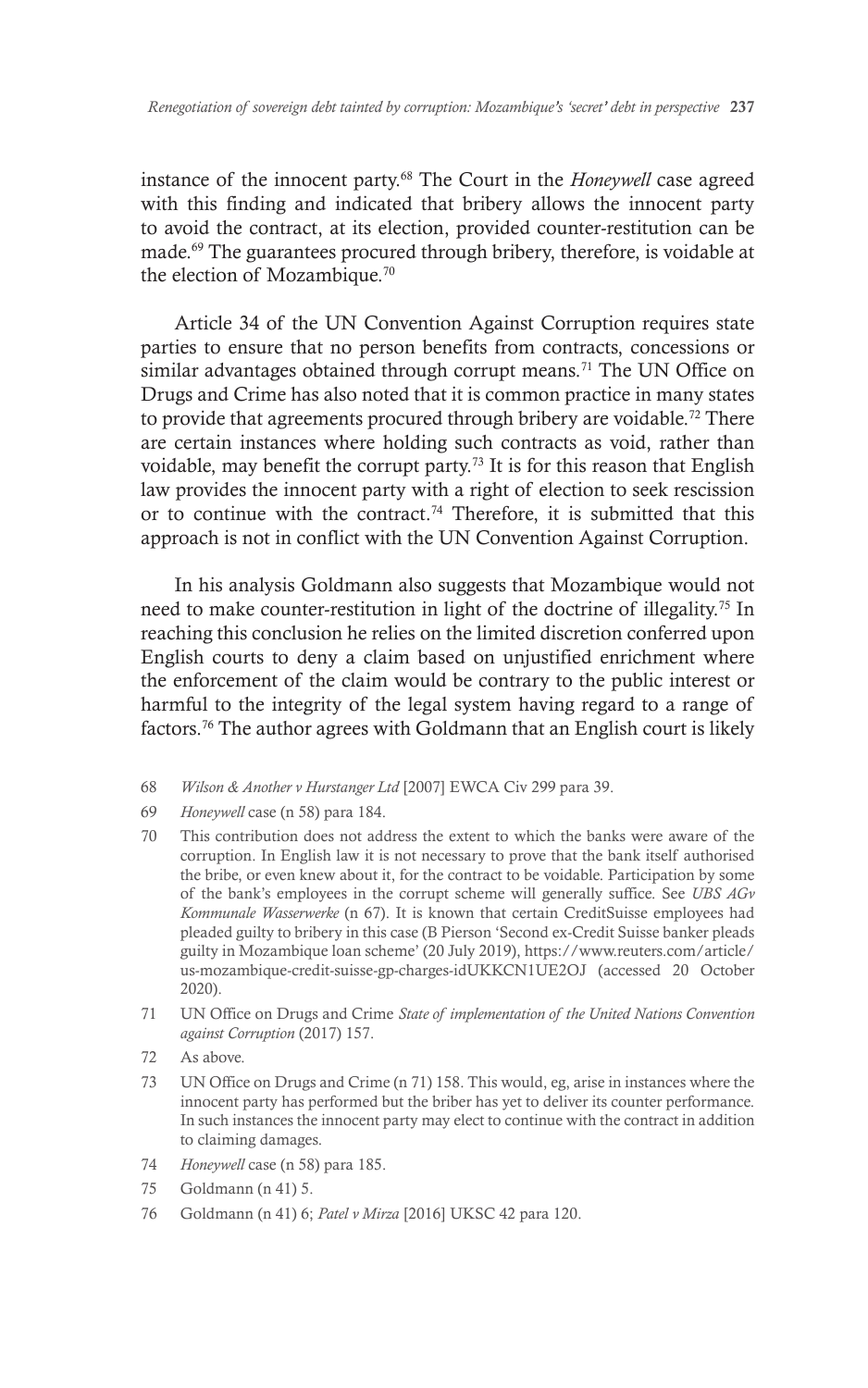to decline an award against Mozambique based on unjustified enrichment considering the illegalities.<sup>77</sup>

In this contribution it is additionally argued that at least in as far as the Mozambican government is concerned, there has been no enrichment and, therefore, the issue of counter-restitution does not arise. In *National Commercial Bank (Jamaica) Ltd v Hew* the Privy Council held that 'with a guarantee, the surety incurs a liability but obtains no benefit, so there is nothing to disgorge by way of counter-restitution if the guarantee is set aside'.<sup>78</sup> It is therefore submitted that Mozambique need not make any counter-restitution as it did not directly obtain any benefit through the provision of the guarantee.79

### *The Minister of Finance's capacity to bind Mozambique to the guarantees*

For purposes of this contribution, the discussion is primarily concerned with the effect of corruption on the validity of the debt or debt guarantees. However, the question of the capacity of the Minister of Finance is briefly considered as a lack of capacity has been advanced as a key reason for the invalidity of the MAM guarantee.<sup>80</sup> Goldmann argues that the MAM guarantee is unlawful as the Minister of Finance, who signed the guarantee, did not have the authority to do so.<sup>81</sup> This argument relies upon the Minister's lack of actual authority to bind Mozambique in terms of its domestic law.82 The English courts will generally defer to the Mozambican

- 78 *National Commercial Bank (Jamaica) Ltd v Hew* [2003] UKPC 51 para 43. This position has also been followed in several other cases, be it explicitly or implicitly. See among others *Eastern Shipping Co v Scales Trading Ltd* [2000] UKPC 44; *TSB Bank plc v Camfield* [1995] 1 WLR 430.
- 79 It is important to distinguish between the parties before the court. Where ProIndicus or MAM are the parties they would need to make counter-restitution as they have received assets. However, these assets do not belong to the Mozambican government directly. The ships supplied continue to be owned by these companies and have largely been left unused. See B Aris 'Debt deals in Mozambique that go wrong' (28 November 2019), https://www.intellinews.com/long-read-debt-deals-in-mozambique-that-gowrong-172448/ (accessed 15 January 2021). The military equipped ships that ere was to be supplied saw the order changed and was also supplied to ProIndicus rather than directly to the Mozambican government. If any of these assets have since been transferred to the Mozambican government it may need to make counter-restitution unless the court's limited discretion to refuse enforcement is exercised in its favour.
- 80 Goldmann (n 41) 10.
- 81 As above.
- 82 In this argument Goldmann specifically refers to art 179(1)(p) of the Constitution of Mozambique as well as the ceiling placed on debt guarantees by the 2013 and 2014 budget laws. In this contribution, these provisions are not considered to be the basis for invalidity. However, they are considered as the sources placing the banks on notice

<sup>77</sup> Goldmann (n 41) 6.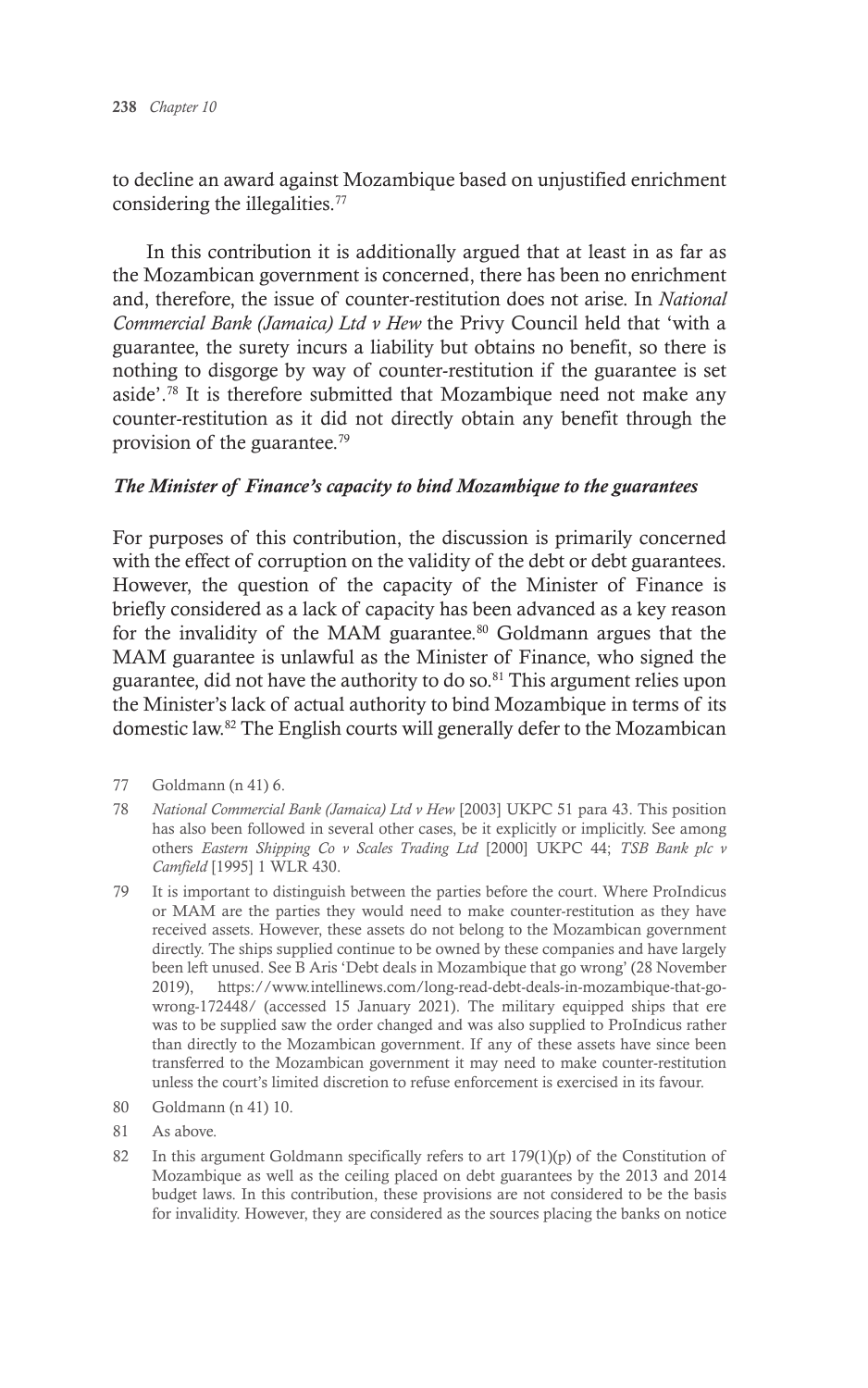courts and accept their findings that the Minister lacked actual authority in terms of Mozambican law.<sup>83</sup> However, in English law liability may in some instances be established based on usual or ostensible authority.<sup>84</sup>

In *Law Debentures v Ukraine* (*Ukraine* case) the Court reiterated that 'questions of ostensible authority or usual authority are to be determined by the putative applicable law of the contract'.<sup>85</sup> Where VTB relies upon usual or ostensible authority, the question will therefore be determined by English law, as the law governing the agreement, and not Mozambique's domestic law. In the *Ukraine* case the Court held that in English law the usual authority of a minister of finance to enter into a guarantee needs to be determined with reference to the role of the finance minister within that particular state and the particular borrowing.<sup>86</sup> In that case, Ukraine argued that the plaintiff should have been aware that in incurring the debt in question the minister would breach the debt limit set out in its budget law which had been public information.<sup>87</sup> The Court ultimately rejected this argument by Ukraine.<sup>88</sup>

If this approach were correct, it seems unlikely that Mozambique would succeed in similarly arguing that VTB ought to have been aware of the upper limit on the value of state guarantees provided for in the 2013 and 2014 budget laws. This approach would also contrast sharply with the United Nations Conference on Trade and Development (UNCTAD) Principles on Responsible Sovereign Lending which provides for a duty of due diligence on creditors to verify that the debt would comply with the host states law.89 Although the Court of Appeal upheld the finding by the High Court in this respect, it also warned that where legislation was publicly available anyone lending to the country must be 'taken to know of its effects'.90 The Court of Appeal only dismissed Ukraine's argument on this point because of its own conduct that induced the belief that it would not breach the limit.<sup>91</sup>

with respect to the minister's lack of capacity.

- 83 *Law Debentures Trust Corporation PLC v Ukraine, represented by the Minister of Finance of Ukraine acting upon the instructions of the Cabinet of Ministers of Ukraine* [2017] EWHC 655 (Comm) para 154; *Ukraine* appeal case (n 52) para 36.
- 84 *Marubeni Hong Kong and South China Ltd v Mongolia* [2005] EWCA Civ 395 para 46.
- 85 *Ukraine* case (n 52) para 154.
- 86 *Ukraine* case (n 83) para 160.
- 87 *Ukraine* case (n 83) para 96.
- 88 *Ukraine* case (n 83) para 164.
- 89 Principle 3 of the UNCTAD Principles on Responsible Sovereign Lending.
- 90 *Ukraine* appeal case (n 52) para 121.
- 91 *Ukraine* appeal case (n 52) para 125.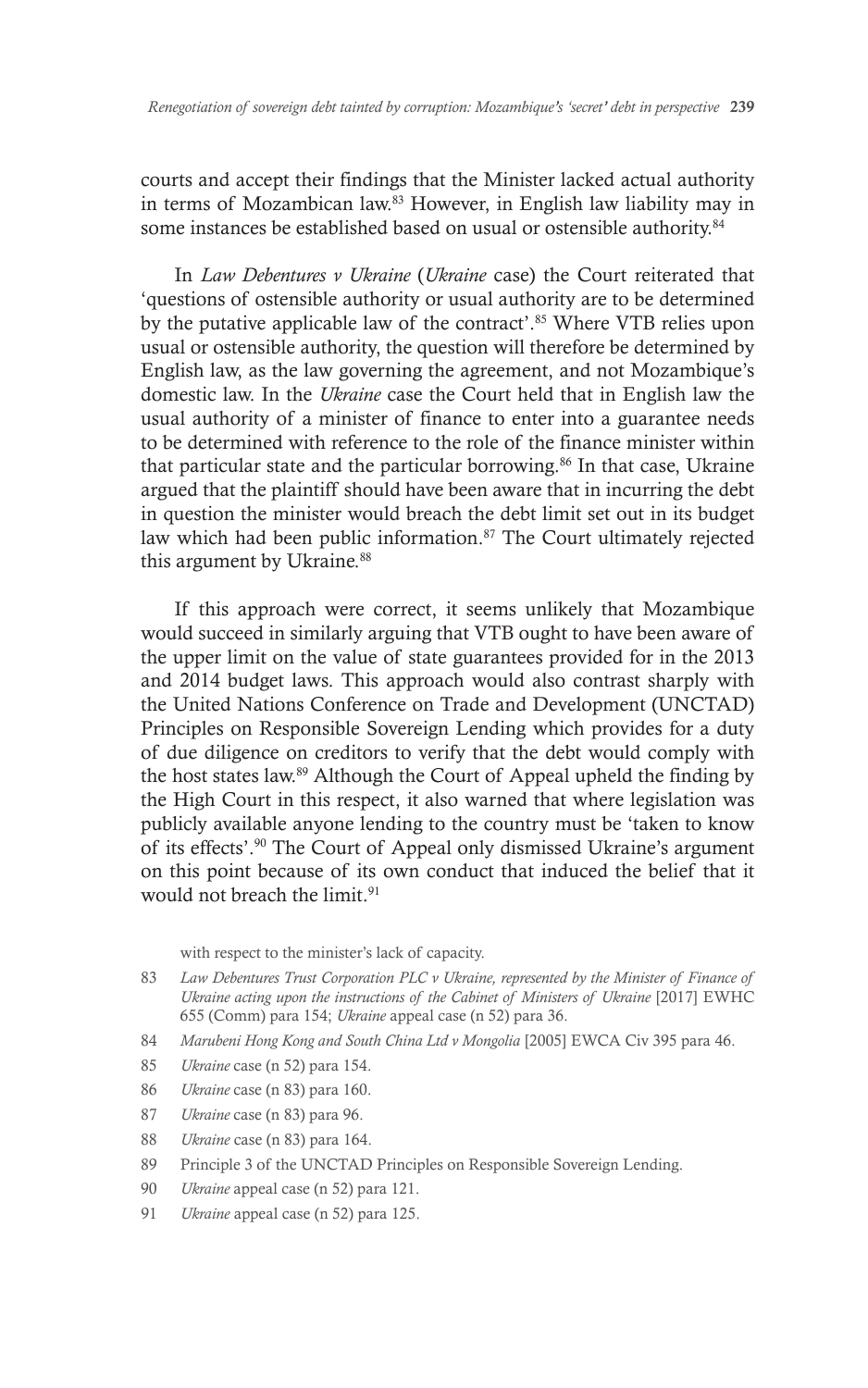In the *Ukraine* case the Court was also confronted with a resolution purportedly passed by the Cabinet of Ministers of Ukraine (CMU) in which authority was conferred upon the Minister of Finance to enter into debt transactions. The Court accepted that the resolution breached Ukraine's internal law as the CMU lacked the authority to authorise the Minister of Finance to do something beyond his actual authority.<sup>92</sup> However, the Court held that even if the CMU 'had no actual authority to hold out the Minister of Finance as Ukraine's representative in the transaction, it did have usual authority to do so as the state's cabinet'.<sup>93</sup>

If this position were correct, Presidential Decree 2/2010 would have posed a substantial obstacle to any defence raised by Mozambique based on a lack of capacity by the Minister of Finance. The Decree provided that the Minister of Finance has the competency to enter into and implement agreements for the contracting of internal and external public debt, to enter into and implement agreements with international financial institutions, and to enter into contracts or agreements that entailed the assumption of financial liabilities or involved fiscal matters.<sup>94</sup> However, the Court of Appeals rejected this finding to the extent that the resolution violates express provisions of the Ukrainian Budget Code.<sup>95</sup> Similarly, although Presidential Decree 2/2010 conferred authority upon the Minister of Finance to contract debts, it did not, nor did it purport to, authorise the Minister to exceed the limit on state guarantees.

In conclusion, although English law distinguishes between actual authority and usual or ostensible authority, a party cannot rely on the latter where it has been placed on notice that the Minister lacks actual authority.96 Publicly available legislation setting out limitations on the Minister's competence may be sufficient to serve as notice unless the state induces a belief to the contrary.97 The courts will regard VTB as having been aware of the upper limit on state guarantees in the present case. This ought to be sufficient to defeat any reliance by VTB upon usual or ostensible authority by the Minister of Finance. This may differ if Mozambique had

92 *Ukraine* case (n 83) para 167.

- 94 Presidential Decree 2/2010 art 3.
- 95 *Ukraine* appeal case (n 52) para 131. The Court of Appeals went on to explain that '[t]he person holding out an "agent" so as to give them ostensible authority must have actual (express or implied) authority to do so on behalf of the principal, or ostensible authority derived from someone with actual authority. Ostensible authority is not otherwise sufficient.'
- 96 *Ukraine* appeal case (n 52) para 121.
- 97 *Ukraine* appeal case (n 52) paras 121-125.

<sup>93</sup> As above.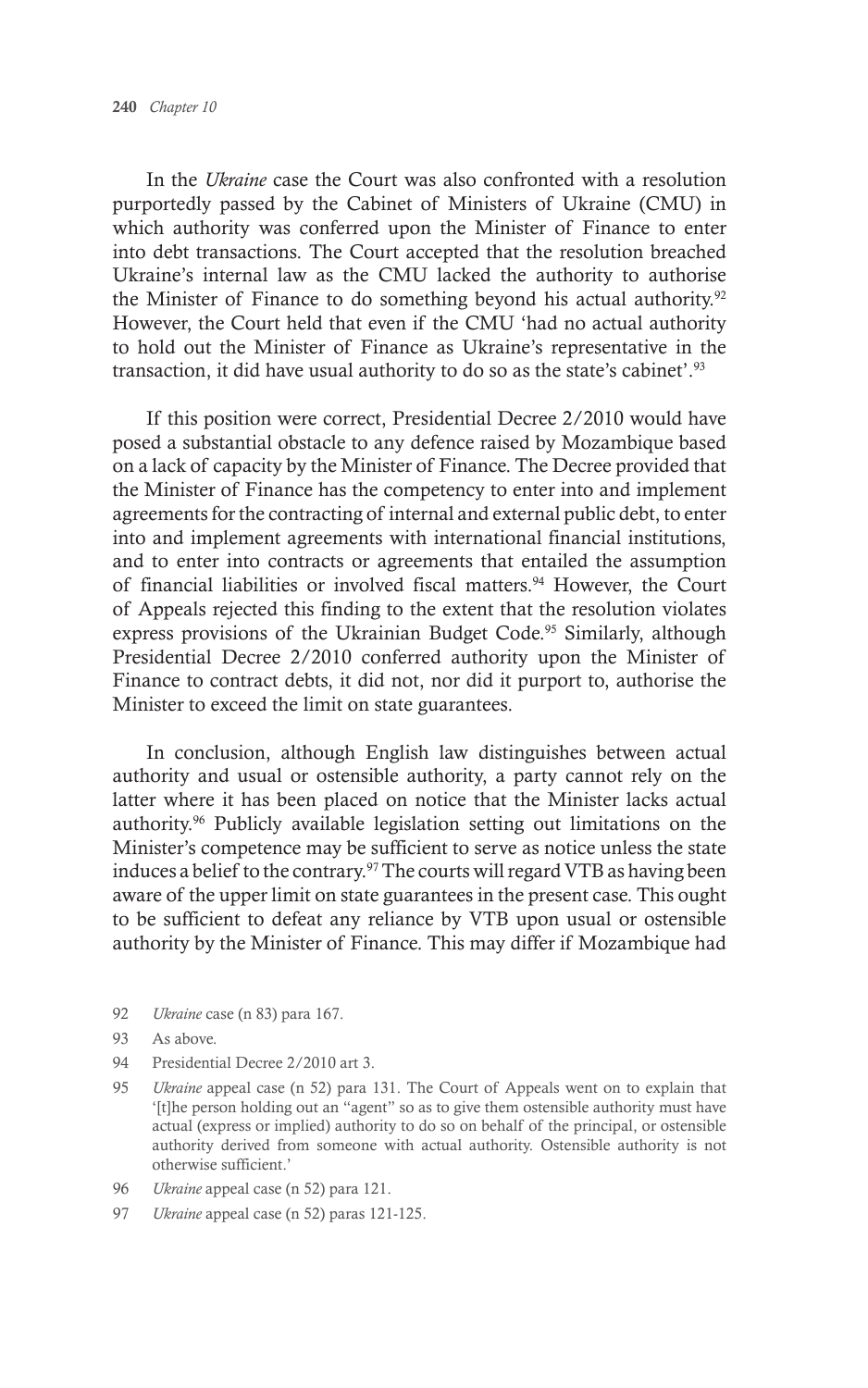taken some action to induce the belief that the upper limit would not be breached. However, it is submitted that such an argument would, in either event, be untenable in this case as the individual guarantee provided to VTB on its own exceeded the upper limit on state guarantees.<sup>98</sup>

# 10.5 The validity of the EMATUM-related debt

### 10.5.1 The Eurobonds as a new debt obligation independent from the initial guarantee

In terms of English law, a substitution of one lender for another is usually regarded as a novation.<sup>99</sup> Novation has the effect of terminating the initial agreement and replacing it with a new agreement independent from the previous agreement.100 Olivares-Caminal has persuasively argued that the LPN's issued by EMMATUM were novated when Mozambique exchanged these notes for the sovereign Eurobonds issued directly by the government of Mozambique.101 The government of Mozambique had replaced EMATUM as the principal debtor and had assumed liability separate from the initial guarantee.<sup>102</sup>

Importantly a transfer by way of novation is not subject to equities in terms of English law.103 Accordingly, any right to rescind, which a party might have had concerning the original agreement, is lost upon the extinguishment and replacement thereof by the new, novated, agreement.<sup>104</sup> Effectively this means that the novated agreement would not be affected by any potential invalidity of the previous agreement. Mozambique would accordingly be liable to pay the EMATUM-related debt even though the original guarantee had been procured through corruption.

Goldmann, however, raises an interesting argument wherein he opines that a novated agreement may itself be invalid where it too has

- 98 If, eg, the VTB guarantee had been below the annual limit and Mozambique had failed to disclose the existence of other guarantees, VTB would have been able to rely on Mozambique's own conduct as inducing this belief.
- 99 R Gray et al 'Transfer of syndicated loans: Similar objectives, subtle differences' (2010) *International Financial Law Review* 63.
- 100 As above.
- 101 R Olivares-Caminal 'Mozambique policymakers need to act now!' (4 April 2019), https://www.linkedin.com/pulse/mozambique-policymakers-need-act-now-rodrigoolivares-caminal/ (accessed 25 October 2020).
- 102 As above.
- 103 A Burrows *A restatement of the English law of contract* (2016).
- 104 *Deutsche Bank AG & Others v Unitech Global Ltd & Others* [2013] EWHC 471 (Comm) para 50.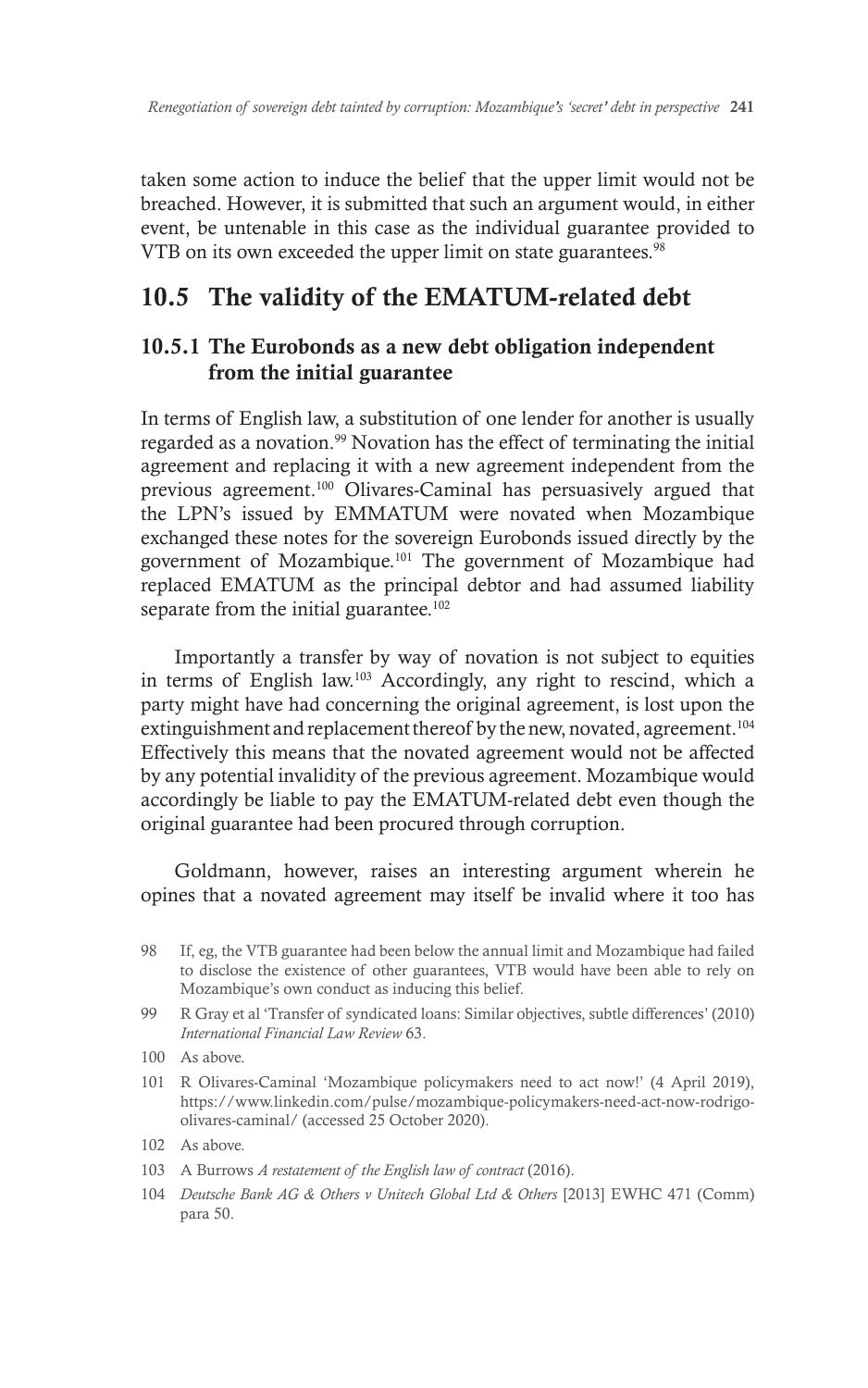been obtained through corruption.<sup>105</sup> Although this may be correct, as Goldmann himself acknowledges, mere involvement of some of the parties to the initial corruption in the restructuring would not be sufficient to prove that the restructuring itself has been affected by corruption.<sup>106</sup> The point has in either event also become moot as those Eurobonds have again been restructured, potentially resulting in yet another novation.

It may seem unjust to expect Mozambique to repay debts from which it has received little to no benefit.<sup>107</sup> In this regard, some have suggested that Mozambique ought to declare the debt as odious and refuse repayment on this basis.108 The validity of the doctrine of odious debts is heavily disputed in international law.109 Additionally, even if Mozambique were to satisfy a court that the doctrine is a valid norm of public international law, this would not assist it in a case before the English courts. It is well established in terms of English law that unless international norms have been incorporated into domestic law, these norms 'cannot be the source of domestic rights or duties and will not be interpreted by' the courts.110 While it may, therefore, be tempting to seek non-repayment of the Eurobonds from a moral perspective, it is submitted that the debt remains legally valid under English law.

# 10.6 Investor corruption as a jurisdictional bar to international investor-state arbitration

Mozambique is a party to several bilateral investment treaties (BITs) in which jurisdiction is conferred upon the International Centre for the Settlement of Investment Disputes (ICSID).<sup>111</sup> The ICSID has long held that the holders of sovereign debt may be considered investors for

- 105 Goldmann (n 41) 8.
- 106 As above.
- 107 D Williams & J Isaksen 'Corruption and state-backed debts in Mozambique: What can external actors do?' (2016), https://www.cmi.no/publications/6024-corruption-andstate-backed-debts-in-mozambique (accessed 30 October 2020).
- 108 As above. It has been said that '[a]ccording to the doctrine of odious debt, loans which are knowingly provided to subjugate or defraud the population of a debtor state are not legally binding against that state under international law'; see J King *The doctrine of odious debt in international law: A restatement* (2016) 1.
- 109 See among others King (n 108) 62.
- 110 *Belhaj & Others v Straw & Others* [2017] UKSC 3 para 123.
- 111 See art 8 Agreement between the Government of the United Kingdom of Great Britain and Northern Ireland and the Government of the Republic of Mozambique for the Promotion and Protection of Investments (UK-Mozambique BIT); art 10(2) Agreement between the Belgium-Luxembourg Economic Union and The Government of the Republic of Mozambique on the Promotion and Protection of Investments.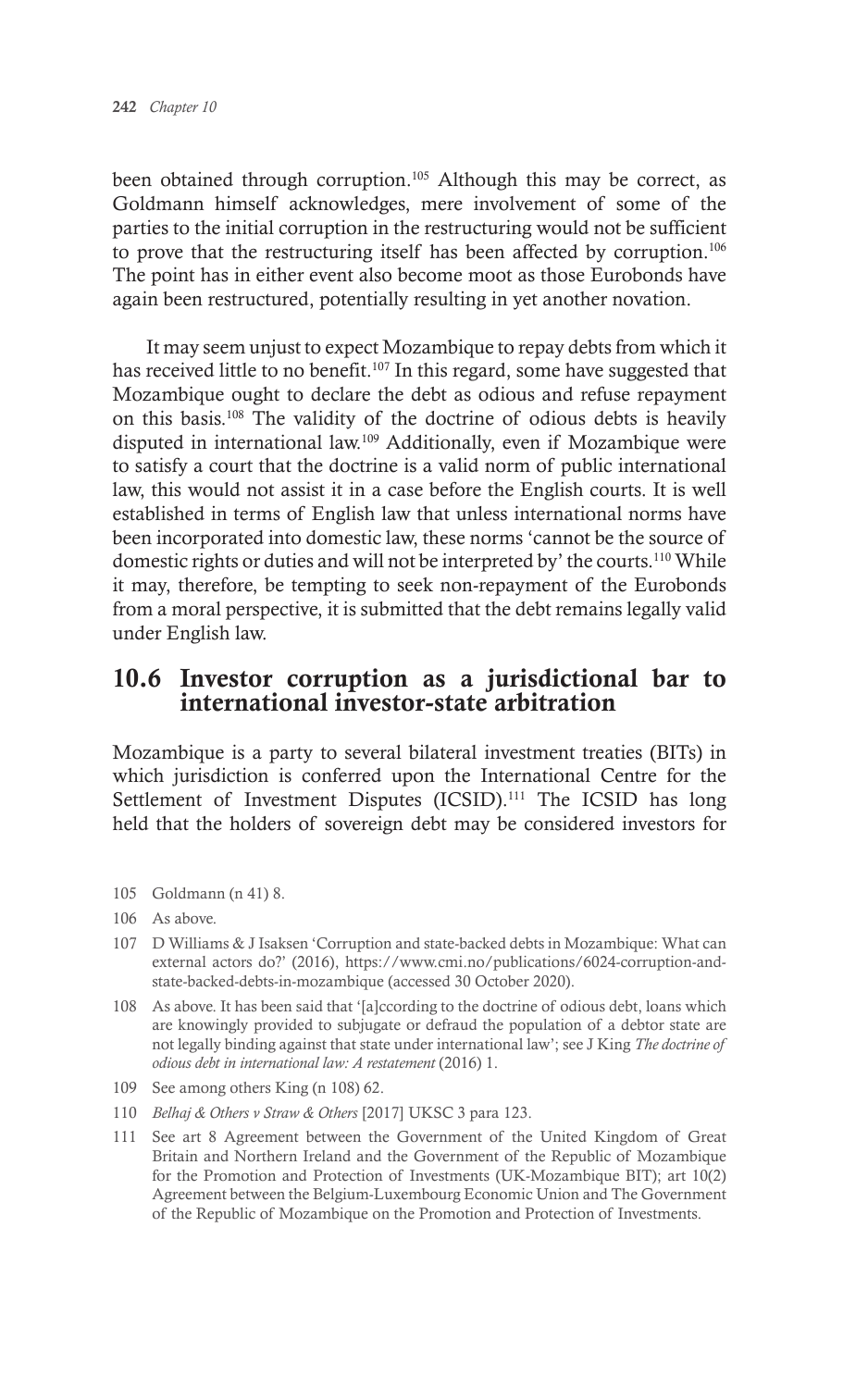purposes of establishing its jurisdiction.112 Investors in the debt from any of these countries may potentially lodge a claim against Mozambique at the ICSID. This contribution will, therefore, briefly consider the ICSID's approach to investor corruption as a jurisdictional bar.<sup>113</sup>

States have long argued that international investment protection does not extend to investments tainted with illegality.114 The ICSID decision in *Metal-Tech Ltd v Uzbekistan* (*Metal-Tech* case) gave recognition to these assertions by states.115 In this case serious concerns arose over large sums paid in the form of 'consulting fees' to individuals closely connected to high-ranking government officials in Uzbekistan.<sup>116</sup> The tribunal in the *Metal-Tech* case explained that an investor may only claim under a BIT if it had established an investment under the BIT.<sup>117</sup> In that case, the tribunal concluded that the investor had been unable to rebut the suspicion of illicit activities established by Uzbekistan and, accordingly, it could not be said that the investment had been implemented in terms of the law of the host state as required by the BIT.<sup>118</sup> It is on this basis that the tribunal declined jurisdiction over the matter.

From the *Metal-Tech* case, it would seemingly be enough for Mozambique to establish a *prima facie* case of corruption upon which the burden would shift to the investor to rebut the 'suspicion of illicit activities'. However, to defeat a claim at the jurisdictional stage the BIT in question would need to contain a so-called 'in-accordance with its laws'

- 112 *Fedax NV v The Republic of Venezuela*, ICSID Decision Objections to Jurisdiction (11 July 1997) ICSID Case ARB/96/3 para 43. In a recent article Pahis criticises investment tribunals' assertion of jurisdiction over sovereign debt as investments. He argues that it undermines the core purpose of bilateral investment treaties and raises the cost of sovereign debt. This contribution agrees with the arguments raised. However, as Pahis also notes, 'recent jurisdictional decisions suggest that sovereign debt will be subject to' investment arbitration for the foreseeable future. See S Pahis 'BITs & bonds: The international law and economics of sovereign debt' (2021) 115 *American Journal of International Law* 242.
- 113 It is important to note that this contribution does not consider the substantive validity of debt tainted by corruption before the ICSID. This is because if corruption acts as a jurisdictional bar the tribunal would not consider the matter beyond this jurisdictional phase.
- 114 A Bulovsky 'Promises unfulfilled: How investment arbitration tribunals mishandle corruption claims and undermine international development' (2019) 118 *Michigan Law Review* 117 119.
- 115 *Metal-Tech Ltd v Republic of Uzbekistan*, ICSID Award (4 October 2013) ICSID Case ARB/10/3.
- 116 *Metal-Tech* case (n 115) para 279.
- 117 *Metal-Tech* case (n 115) para 145.
- 118 *Metal-Tech* case (n 115) para 373.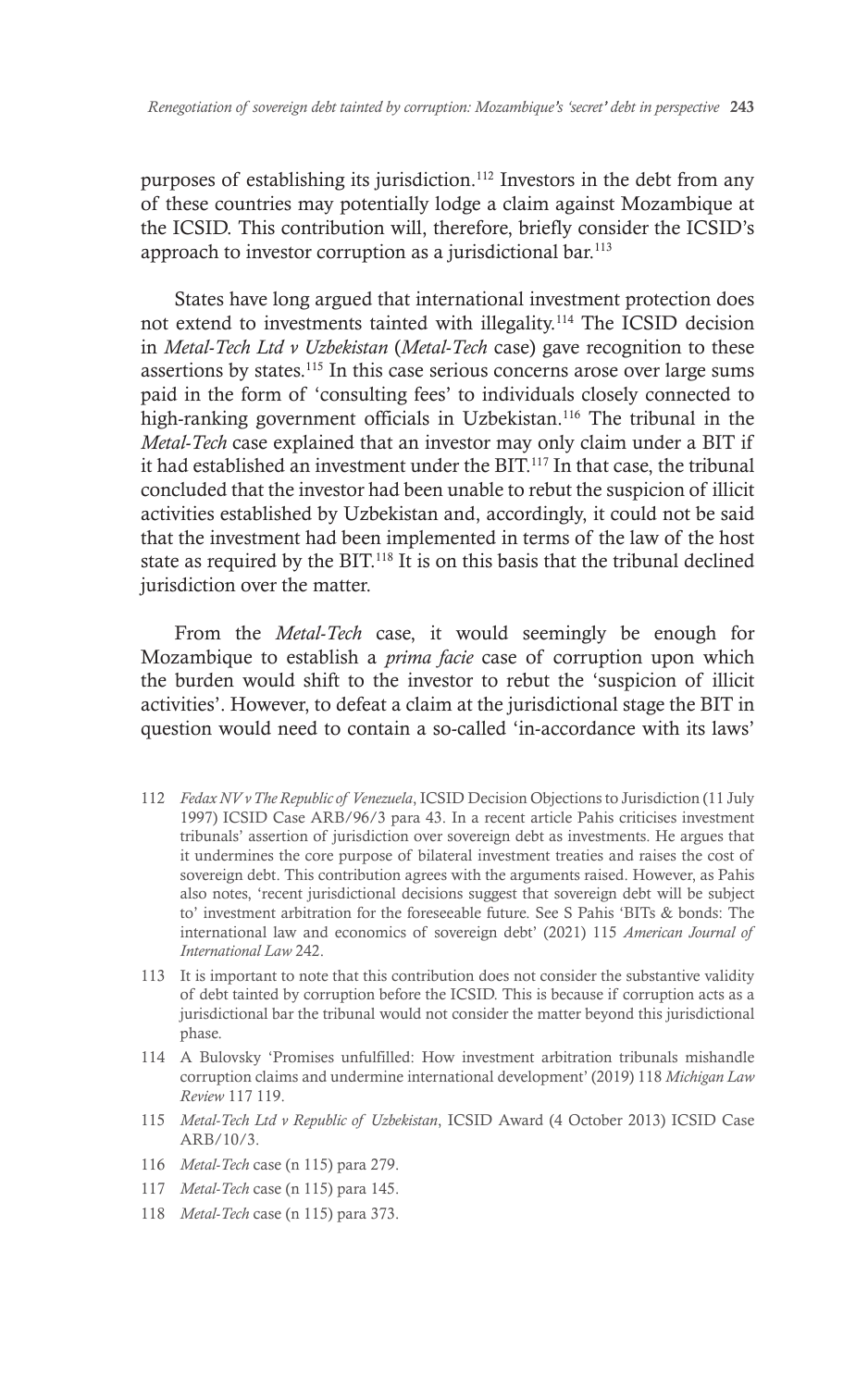clause.119 Certain Mozambican BITs contain such a clause while others do not.120 Mozambique's ability to defeat an ICSID claim at the jurisdictional stage may thus be dependent on the nationality of the claimant.

Importantly, the principles above would only apply before the ICSID where corruption or a reasonable suspicion of investor corruption has been proven.121 The ICSID will also not find every investment in breach of the host state's law to be a jurisdictional bar. This is so particularly where the breach of domestic law occurred through no fault of the investor and government officials of the host state had created the impression that the investment would be lawful.<sup>122</sup>

It is accordingly submitted that investors who subsequently purchased the EMMATUM-related Eurobonds could, therefore, potentially invoke the jurisdiction of the ICSID should Mozambique repudiate the restructured debt. These investors' claims would not be barred by the corruption of other parties involved in the proceedings unless they were aware or ought to have been aware of the corruption.<sup>123</sup>

# 10.7 Conclusion and recommendations

From the foregoing analysis it becomes clear that Mozambique finds itself in a precarious position where it may be liable for the Eurobonds in terms of English law. Mozambique is simultaneously facing significant pressure from civil society groups not to pay any of the debt including the Eurobonds.124 The international investment community in turn expects Mozambique to honour its obligations arising from the Eurobonds. This is so particularly considering that the Eurobonds are, as argued in this contribution, valid in terms of its governing law. Were Mozambique to renege on its obligations arising from the restructured Eurobonds again, it could significantly impair investor confidence in the country. The

- 119 As above. The so-called 'in accordance with its laws' clause is a clause in a bilateral investment treaty indicating that all investments are to be made in accordance with the law of the host state.
- 120 See eg art 2 of the Agreement between the Swiss Confederation and the Republic of Mozambique Concerning the Promotion and Reciprocal Protection of Investments which contains such a clause while the UK-Mozambique BIT (n 111) does not.
- 121 *Tethyan Copper Company Pty Limited v Islamic Republic of Pakistan* ICSID Decision on Jurisdiction and Liability (10 November 2017) ICSID Case ARB/12/1 para 684.

- 123 As above.
- 124 Club of Mozambique 'Hidden debts: Civil society wants to sue government' (1 November 2019), https://clubofmozambique.com/news/hidden-debts-civil-societywants-to-sue-government-dw-146045/ (accessed 30 October 2020).

<sup>122</sup> As above.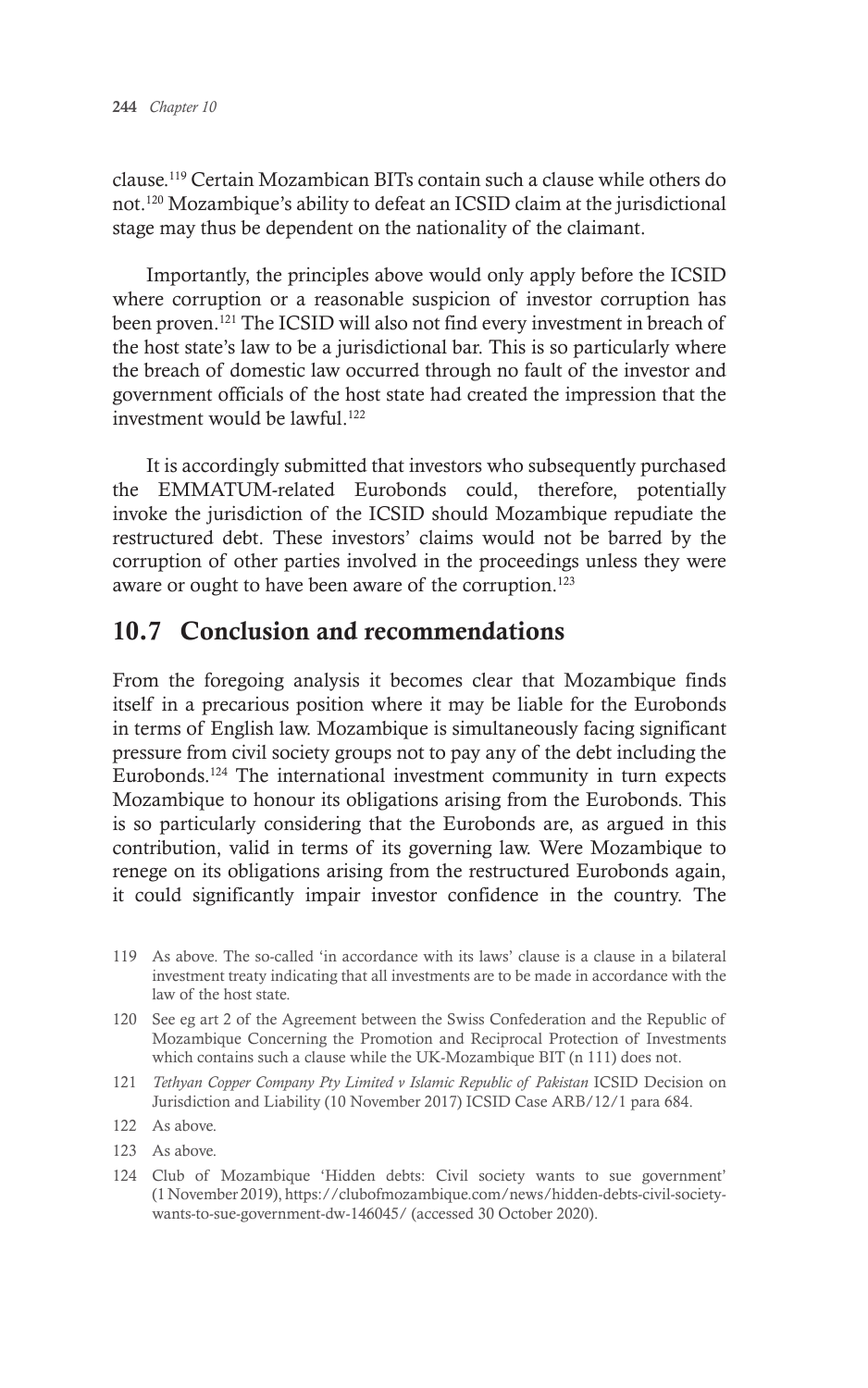Mozambican government has itself acknowledged that it will require significant private investment capital in the coming years, making it imperative for the government to boost investor confidence rather than undermining it.<sup>125</sup>

Yet, in honouring the debt obligations arising from the Eurobonds, Mozambique may breach the ruling of its Constitutional Council. It has been argued that the latest restructuring has so breached this ruling in light thereof that the Constitutional Council held the original EMATUM debt and all related transactions to be void.126 Should the Constitutional Council find that the latest restructuring is void, it would impair Mozambique's ability to make payment without breaching its domestic law. As established in this contribution, it additionally seems unlikely that Mozambique would succeed in resisting a claim based on the Eurobonds in ICSID arbitration. Holding the latest restructuring invalid would thus leave Mozambique with the equally undesirable options of either (i) breaching its domestic law or (ii) defaulting upon valid debt obligations.

Mozambique's decision to honour the Eurobonds is prudent. The mere fact that Mozambique is honouring the Eurobonds also does not automatically result in the Mozambican people being unfairly burdened with the cost of debts from which they have not benefited.<sup>127</sup> Mozambique is seeking damages in tort against the parties who had been involved in the alleged corrupt scheme.128 This allows Mozambique to try and recover losses suffered as a result of the corruption without defaulting upon valid debt obligations.

- 125 Club of Mozambique 'Mozambique Eurobonds out of debt relief to build up investors' confidence' (15 October 2020), https://furtherafrica.com/2020/10/15/mozambiqueeurobonds-out-of-debt-relief-to-build-up-investors-confidence/ (accessed 30 October 2020).
- 126 AIM 'Mozambique: Finance Ministry defies Constitutional Council over Ematum' (1 November 2019), https://clubofmozambique.com/news/mozambique-financeministry-defies-constitutional-council-over-ematum-aim-report-145951/ (accessed 31 October 2020).
- 127 English law recognises a claim in tort against any person who had participated in bribery where rescission may not be available. See eg *Chancery Client Partners Ltd & Others v MRC 957 Ltd & Others* [2016] EWHC 2142 (Ch) paras 23-24. Importantly, this does not affect the validity of the debt but merely provides an avenue for Mozambique to obtain some form of redress. A full discussion of tort law falls outside the scope of this contribution.
- 128 The English Court of Appeal in *The Republic of Mozambique v Credit Suisse International & Others* [2021] EWCA Civ 329 recently held that part of Mozambique's claim is closely connected to an arbitration clause and a stay of proceedings may be warranted. The arbitral case is *PrivInvest v Mozambique* ICC Case 24325. A full commentary on those proceedings fall outside the scope of this contribution.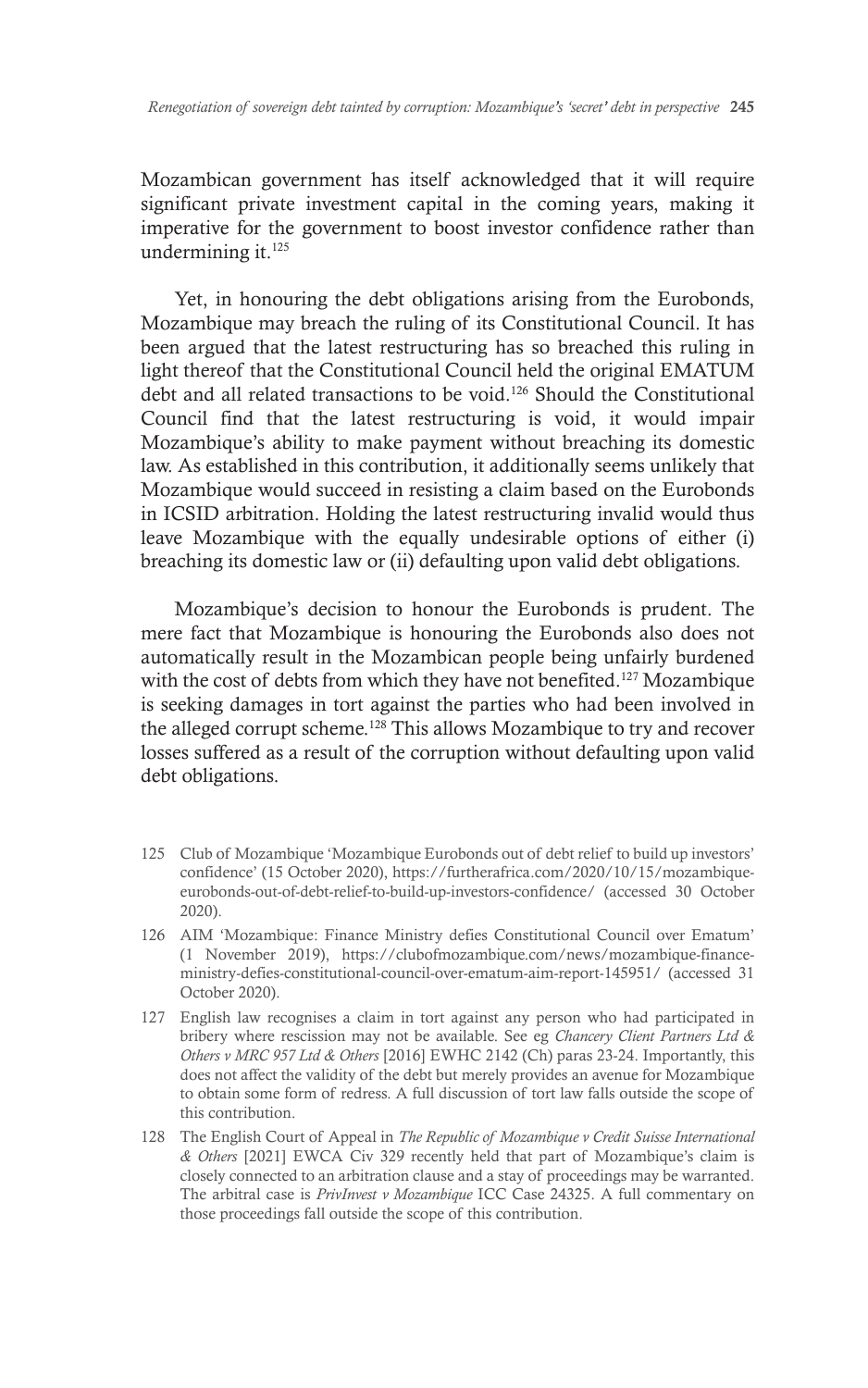The Mozambican case highlights the importance for SADC states to obtain appropriate advice prior to embarking upon the restructuring of sovereign debt. Had Mozambique not restructured the EMATUM debt, the obligations may well have been invalid and unenforceable. Additionally, the treatment of the ProIndicus and MAM loans makes it clear that rating agencies do not regard a state to be in default where the debt is potentially invalid as a result of corruption provided that judicial proceedings are instituted.129 The reprieve offered by rating agencies and international financial institutions such as the IMF in these cases should assist states to avoid rushing towards the restructuring of debts that may be invalid.130

- 129 Fitch Rating (n 7).
- 130 Postscript: A settlement agreement had been reached between Credit Suisse and regulatory authorities in Switzerland, the United Kingdom and the United States after this contribution had been finalized. In terms of the settlement agreement, Credit Suisse will pay large fines to these regulators and also forgive debts owed by Mozambique in the amount of \$200 million. However, this settlement agreement was aimed at avoiding criminal liability on the part of Credit Suisse and does not resolve the ongoing civil litigation in the UK courts or the arbitral proceedings in Switzerland.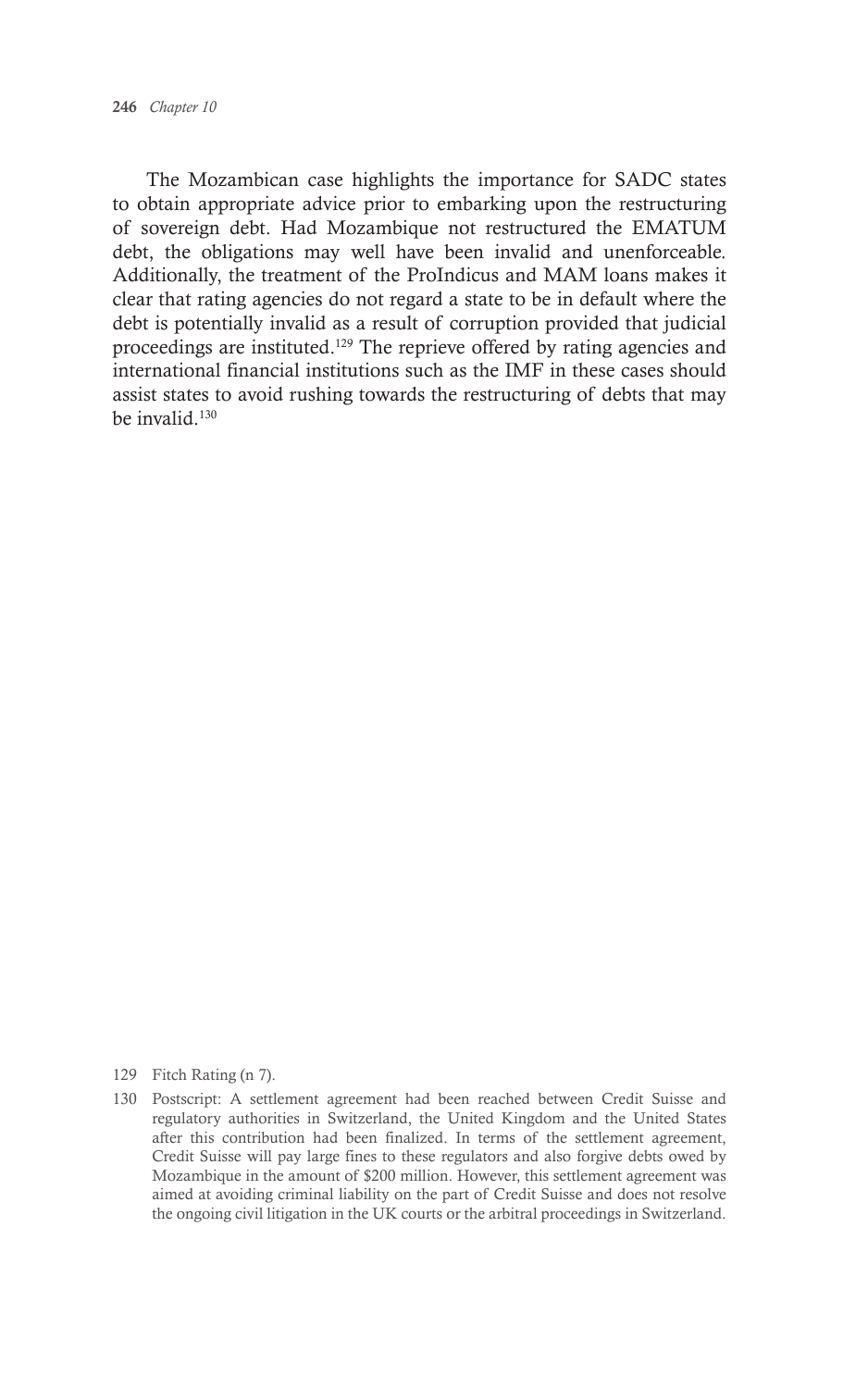# References

- AIM 'Mozambique: Finance Ministry defies Constitutional Council over Ematum' (1 November 2019), https://clubofmozambique.com/news/ mozambique-finance-ministry-defies-constitutional-council-over-ematumaim-report-145951/ (accessed 31 October 2020)
- Aris, B 'Debt deals in Mozambique that go wrong' (28 November 2019), https:// www.intellinews.com/long-read-debt-deals-in-mozambique-that-gowrong-172448/ (accessed 15 January 2021)
- Ballard, B 'Mozambique's dramatic economic reversal' (11 July 2018), https:// www.worldfinance.com/special-reports/the-mozambique-debt-crisis (accessed 28 October 2020)
- Benfratello, L et al 'Corruption and public debt: A cross-country analysis' (2017) 25 *Applied Economics Letters* 340
- Bulovsky, A 'Promises unfulfilled: How investment arbitration tribunals mishandle corruption claims and undermine international development' (2019) 118 *Michigan Law Review* 117
- Burrows, A 'A new dawn for the law of illegality' in Green, S & Bogg, A (eds) *Illegality after* Patel v Mirza (Bloomsbury 2018)
- Burrows, A *A restatement of the English law of contract* (Oxford University Press 2016)
- Capital Markets in Africa 'Mozambique to miss coupon payment on Eurobond, ministry says' (date unknown), https://www.capitalmarketsinafrica. com/mozambique-to-miss-coupon-payment-on-eurobond-ministry-says/ (accessed 30 October 2020)
- Club of Mozambique 'Hidden debts: Civil society wants to sue government' (1 November 2019), https://clubofmozambique.com/news/hidden-debtscivil-society-wants-to-sue-government-dw-146045/ (accessed 30 October 2020)
- Club of Mozambique 'Mozambique Eurobonds out of debt relief to build up investors' confidence' (15 October 2020), https://furtherafrica. com/2020/10/15/mozambique-eurobonds-out-of-debt-relief-to-build-upinvestors-confidence/ (accessed 30 October 2020)
- Economist Intelligence Unit 'Undisclosed debts push Mozambique towards crisis' (26 April 2016), http://country.eiu.com/article.aspx? articleid=1494162133&Country=Mozambique&topic=Economy (accessed 20 October 2020)
- Fitch Rating 'Fitch affirms Mozambique at "CCC"' (9 July 2020), https://www. fitchratings.com/research/sovereigns/fitch-affirms-mozambique-at-ccc-09-07-2020#:~:text=We%20expect%20growth%20to%20rebound,a%20 0.2%25%20surplus%20in%202019 (accessed 20 January 2021)
- Goldmann, M 'The law and political economy of Mozambique's odious debt' Keynote address delivered at *Centro de Integridade Pública Conference* (Maputo 15 March 2019) 10
- Gray, R et al 'Transfer of syndicated loans: Similar objectives, subtle differences' (2010) *International Financial Law Review* 63